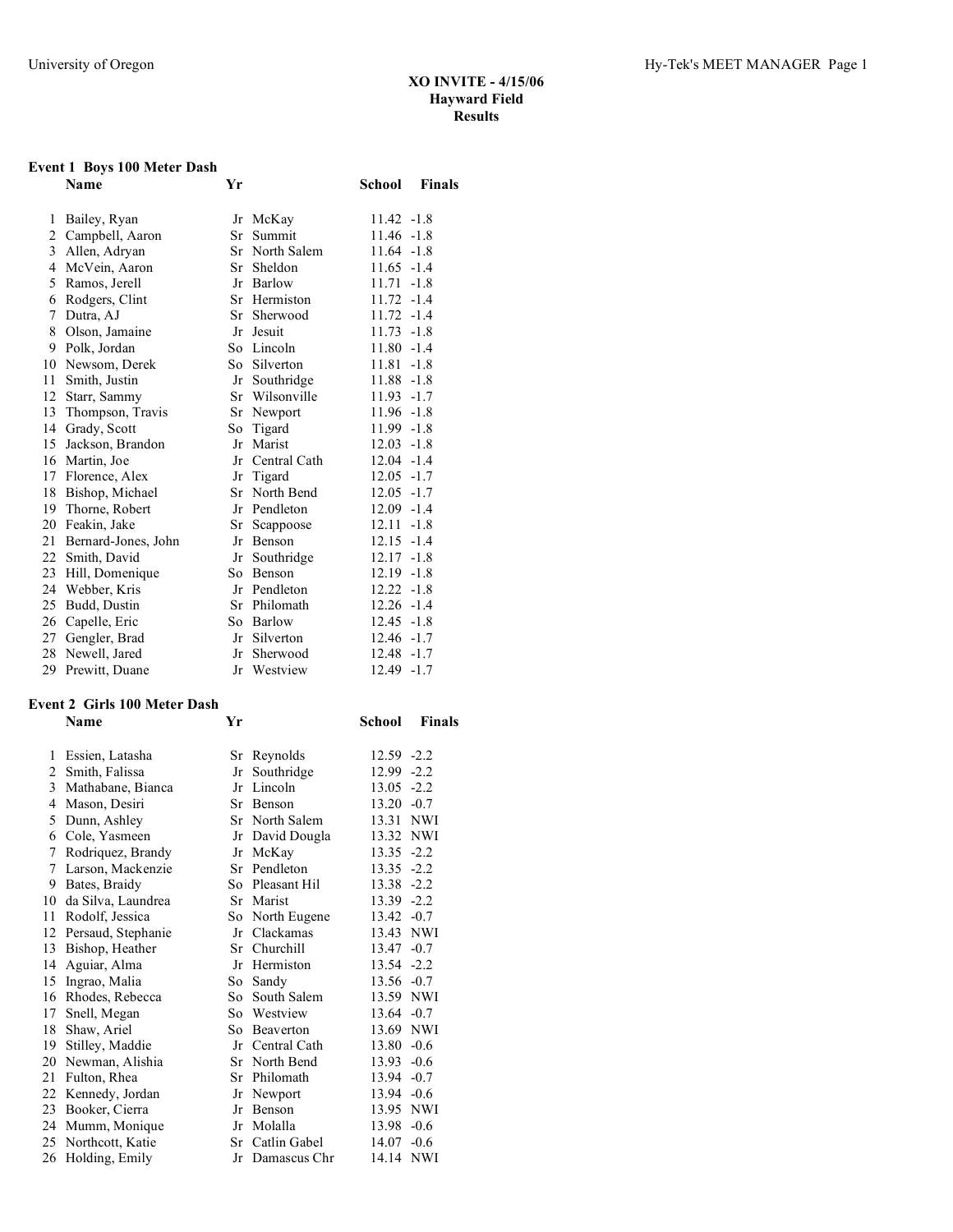| 27 Loewer, Michaela | Fr Sherwood  | $14.20 - 0.6$ |  |
|---------------------|--------------|---------------|--|
| 28 Frazier, Vanessa | So Aloha     | $14.34 - 0.7$ |  |
| 29 Rawson, Mia      | So St Mary's | $14.43 - 0.6$ |  |

#### **Event 3 Boys 100 Meter Dash Best Western Freshman**

|    | <b>Name</b>         | Yr |                 | School        | <b>Finals</b> |
|----|---------------------|----|-----------------|---------------|---------------|
| 1  | Gonzales, Tony      |    | Fr McKay        | $11.49 - 1.0$ |               |
|    | 2 Lewis, Sean       |    | Fr Damascus Chr | $11.92 - 1.0$ |               |
|    | 3 Yakovich, Anthony |    | Fr Sheldon      | $12.05 - 1.0$ |               |
| 4  | Lightner, Nathan    |    | Fr Central Cath | $12.06 - 1.0$ |               |
| 5. | Garza, Gabe         |    | Fr Clackamas    | $12.11 - 1.0$ |               |
| 6  | Boatman, Andre      |    | Fr Benson       | $12.14 - 1.0$ |               |
| 7  | Myers, Jess         |    | Fr Wilsonville  | $12.20 - 1.0$ |               |
| 8  | Schlitt, Alex       |    | Fr West Linn    | $12.36 - 2.0$ |               |
| 9  | Blasher, Daniel     |    | Fr South Eugene | $12.36 - 2.0$ |               |
|    | 10 Johnson, Malcolm |    | Fr Barlow       | $12.58 - 2.0$ |               |
| 11 | Malley, Terrell     |    | Fr Benson       | $12.80 - 1.0$ |               |
|    | 12 Mock, Greg       |    | Fr Sutherlin    | $12.94 - 2.0$ |               |
|    | 13 Ikemoto, AJ      |    | Fr Damascus Chr | $12.99 - 2.0$ |               |
|    | 14 Moran, Lamont    |    | Fr North Salem  | $13.08 - 2.0$ |               |

## **Event 4 Girls 100 Meter Dash Freshman**

|   | <b>Name</b>          | Yr |                 | School        | <b>Finals</b> |
|---|----------------------|----|-----------------|---------------|---------------|
| 1 | Starr, Kelsey        |    | Fr Wilsonville  | $13.37 - 1.6$ |               |
|   | 2 Williams, Kiyah    |    | Fr Sheldon      | $13.80 - 1.6$ |               |
| 3 | Leininger, Siara     |    | Fr Sandy        | 13.89 -1.9    |               |
| 4 | Miranda, Trinna      |    | Fr Southridge   | $13.90 -1.6$  |               |
|   | 5 Dixon, Jenna       |    | Fr Jesuit       | $14.05 -1.6$  |               |
|   | 6 Tavares, Lakisha   |    | Fr Barlow       | $14.07 - 1.6$ |               |
|   | 7 Molinski, Samantha |    | Fr Churchill    | $14.10 - 1.6$ |               |
|   | 8 Clark, Tegan       |    | Fr Jesuit       | $14.13 - 1.6$ |               |
| 9 | Freeman, Dianni      |    | Fr Tigard       | $14.17 - 1.9$ |               |
|   | 10 Powers, Carolanne |    | Fr McNary       | $14.36 - 1.6$ |               |
|   | 11 Lorusso, Ginna    |    | Fr North Salem  | $14.51 - 1.9$ |               |
|   | 12 Ames, Tavia       |    | Fr Crow         | 14.59 -1.9    |               |
|   | 13 Holding, Rebecca  |    | Fr Damascus Chr | $14.68 - 1.9$ |               |
|   | 14 Yeakel, Maddie    |    | Fr Summit       | 14.78 -1.9    |               |
|   | 15 Carter, Bahkari   |    | Fr Sherwood     | $15.39 - 1.9$ |               |

# **Event 5 Mixed 100 Meter Dash World Wheelchair**

|              | Name                               | Yr |                 | School        | Finals        |
|--------------|------------------------------------|----|-----------------|---------------|---------------|
| $\mathbf{1}$ | Caswell, Brandon                   |    | Pendleton       | $17.29 - 3.1$ |               |
| 2            | Kallapa, Kaleb                     |    | Columbia River  | $20.29 -3.1$  |               |
| 3            | Abbott, Zach                       |    | Fr David Dougla | $24.12 -3.1$  |               |
| 4            | Foster, Shawn                      |    | South Salem     | $29.13 -3.1$  |               |
| 5            | Fowler, Rena                       |    | Kelly MS        | $29.34 - 3.1$ |               |
|              | <b>Event 6 Boys 200 Meter Dash</b> |    |                 |               |               |
|              | <b>Name</b>                        | Yr |                 | School        | <b>Finals</b> |
| 1            | Campbell, Aaron                    |    | Sr Summit       | $22.57 - 1.9$ |               |
| 2            | Bailey, Ryan                       |    | Jr McKay        | $22.83 - 1.9$ |               |
|              | 3 Clark, Lorenzo                   |    | Sr Westview     | $23.21 - 1.9$ |               |
|              | (Event 6 Boys 200 Meter Dash)      |    |                 |               |               |
|              | Name                               | Yr |                 | School        | <b>Finals</b> |
| 4            | Wheeler, Kyle                      |    | Sr North Salem  | $23.24 -2.3$  |               |
| 5            | McVein, Aaron                      |    | Sr Sheldon      | $23.41 - 1.9$ |               |
| 6            | Olson, Jamaine                     |    | Jr Jesuit       | $23.45 -1.9$  |               |
|              |                                    |    |                 |               |               |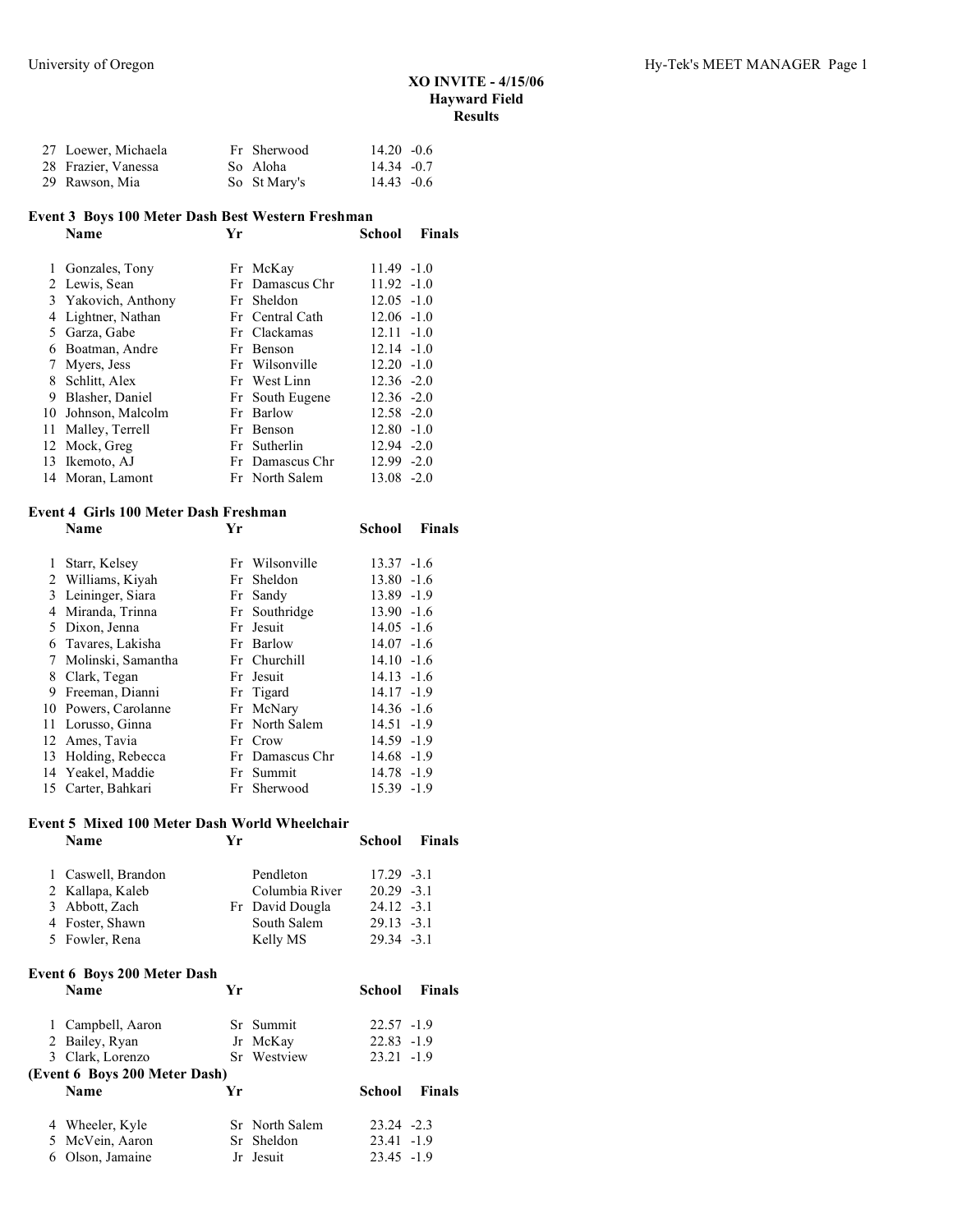| 7  | Huovinen, Tommi       |      | Sr Barlow    | $23.68 - 2.3$   |
|----|-----------------------|------|--------------|-----------------|
| 8  | Motte, Brenden        | Sr   | Sprague      | $-2.8$<br>23.68 |
| 9  | Clem, Casey           | Sr   | Tigard       | 23.77<br>$-1.9$ |
| 10 | Patterson, Trevor     | Sr   | Pendleton    | $23.92 -2.8$    |
| 11 | Polk, Jordan          |      | So Lincoln   | $23.95 -1.9$    |
| 12 | Hearvy, King          | Jr   | Lincoln      | $24.03 - 2.8$   |
| 13 | Jelle, Charles        | Jr   | Churchill    | 24.05<br>$-1.9$ |
| 14 | Thorne, Robert        | Jr   | Pendleton    | $24.06 -2.3$    |
| 15 | Smith, David          | Jr   | Southridge   | 24.11<br>$-2.3$ |
| 16 | Stephenson, Hallister | Jr   | Molalla      | $-1.9$<br>24.18 |
| 17 | Grady, Scott          | So   | Tigard       | 24.21<br>$-2.3$ |
| 18 | Lightner, Nathan      | Fr   | Central Cath | $24.30 -1.9$    |
| 19 | McClain, Shane        | So   | McNary       | $24.35 - 2.0$   |
| 20 | Smith, Justin         | Jr   | Southridge   | 24.39 -2.3      |
| 21 | Rue, Anthony          | Sr   | West Linn    | $-2.0$<br>24.42 |
| 22 | Florence, Alex        | Jr   | Tigard       | 24.43 -2.8      |
| 23 | Brown, Matt           | Sr   | Silverton    | $24.50 - 2.0$   |
| 24 | Sikstrom, Daniel      | Jr   | Wilsonville  | 24.51<br>$-1.9$ |
| 25 | Cookman, Ricky        | Jr   | Clackamas    | 24.54 -1.9      |
| 26 | Bishop, Michael       | Sr   | North Bend   | $24.60 -2.0$    |
| 27 | Bernard-Jones, John   | Jr   | Benson       | $24.64 - 2.8$   |
| 28 | Wages, Kevin          | So - | South Salem  | $24.69 - 1.9$   |
| 29 | Delaney, Jared        | Sr   | North Eugene | 24.82<br>$-2.0$ |
| 30 | Webber, Kris          | Jr   | Pendleton    | $24.93 - 2.0$   |
| 31 | Meeker, Justin        | Jr   | Newport      | $24.95 -2.0$    |
| 32 | Stewart, Jacob        | So   | McNary       | $25.22 - 2.0$   |
| 33 | Black, Sha'           |      | Sr Marist    | 25.87 -2.8      |

## **Event 7 Girls 200 Meter Dash**

|    | <b>Name</b>          | Yr  |                 | School        | Finals |
|----|----------------------|-----|-----------------|---------------|--------|
| 1  | Essien, Latasha      |     | Sr Reynolds     | $25.92 -0.6$  |        |
| 2  | Smith, Falissa       | Jr  | Southridge      | $26.29 - 0.6$ |        |
| 3  | Williams, Devon      | Sr  | Churchill       | $26.68 - 0.6$ |        |
| 4  | Gamez, Orie          | Jr  | Oakridge        | $26.69 - 0.6$ |        |
| 5  | Hoffman, Brenna      | Jr  | Sandy           | $26.82 - 0.6$ |        |
| 6  | Parks, Kourtney      | Jr  | Summit          | $26.94 -2.1$  |        |
| 7  | Rodriguez, Brandy    | Jr  | McKay           | $27.15 -0.6$  |        |
| 8  | Hayward, Annie       | Sr  | Newport         | $27.15 - 2.0$ |        |
| 9  | Aguiar, Alma         | Jr  | Hermiston       | $27.37 - 2.0$ |        |
| 10 | Rodolf, Jessica      | So  | North Eugene    | $27.63 - 0.6$ |        |
| 11 | Schmeck, Autumn      | Sr  | Aloha           | 27.78         | $-0.6$ |
| 12 | Vaughan, Mary        | Jr  | Newport         | 27.86 -2.1    |        |
| 13 | Bates, Braidy        |     | So Pleasant Hil | $27.92 -2.0$  |        |
|    | 14 Kuzens, Nicole    | So  | David Dougla    | 27.94 - 2.1   |        |
| 15 | Atwater, Amy         | Fr  | Churchill       | 27.94 -2.0    |        |
|    | 16 Smurdon, Courtney | So  | Sherwood        | $28.08 - 2.1$ |        |
|    | 17 Gehring, Julia    | Jr  | Sprague         | $28.14 - 0.6$ |        |
| 18 | Dick, Erin           | Jr  | Lincoln         | 28.21         | $-2.1$ |
| 19 | Shaw, Ariel          | So  | Beaverton       | $28.26 -0.6$  |        |
| 20 | Miller, Isabelle     | Fr  | Catlin Gabel    | 28.27         | $-2.1$ |
|    | 21 Watts, Amanda     | Jr  | Marist          | $28.36 -0.8$  |        |
|    | 22 Powers, Carolanne | Fr  | McNary          | $28.69 - 0.6$ |        |
| 23 | Newman, Alishia      | Sr  | North Bend      | $28.80 -2.1$  |        |
| 24 | Fillipetti, Erica    | So. | Molalla         | $28.87 -0.8$  |        |
| 25 | Bochsler, Raeanne    | Jr  | Silverton       | $29.28 - 0.8$ |        |
| 26 | Bostwick, Kate       | Fr  | Pendleton       | $29.29 - 0.6$ |        |
| 27 | Ellison, Rachel      | Jr  | Lincoln         | $29.54 -0.8$  |        |
| 28 | Freeman, Dianni      | Fr  | Tigard          | $29.59 - 0.8$ |        |
|    | 29 Benn, Sadie       | Sr  | North Bend      | 29.84 -0.6    |        |
| 30 | Bodenschatz, Deana   | So  | Sutherlin       | 32.31         | $-0.8$ |
| 31 | Rickard, Asia        | So  | Sutherlin       | 33.67         | $-0.8$ |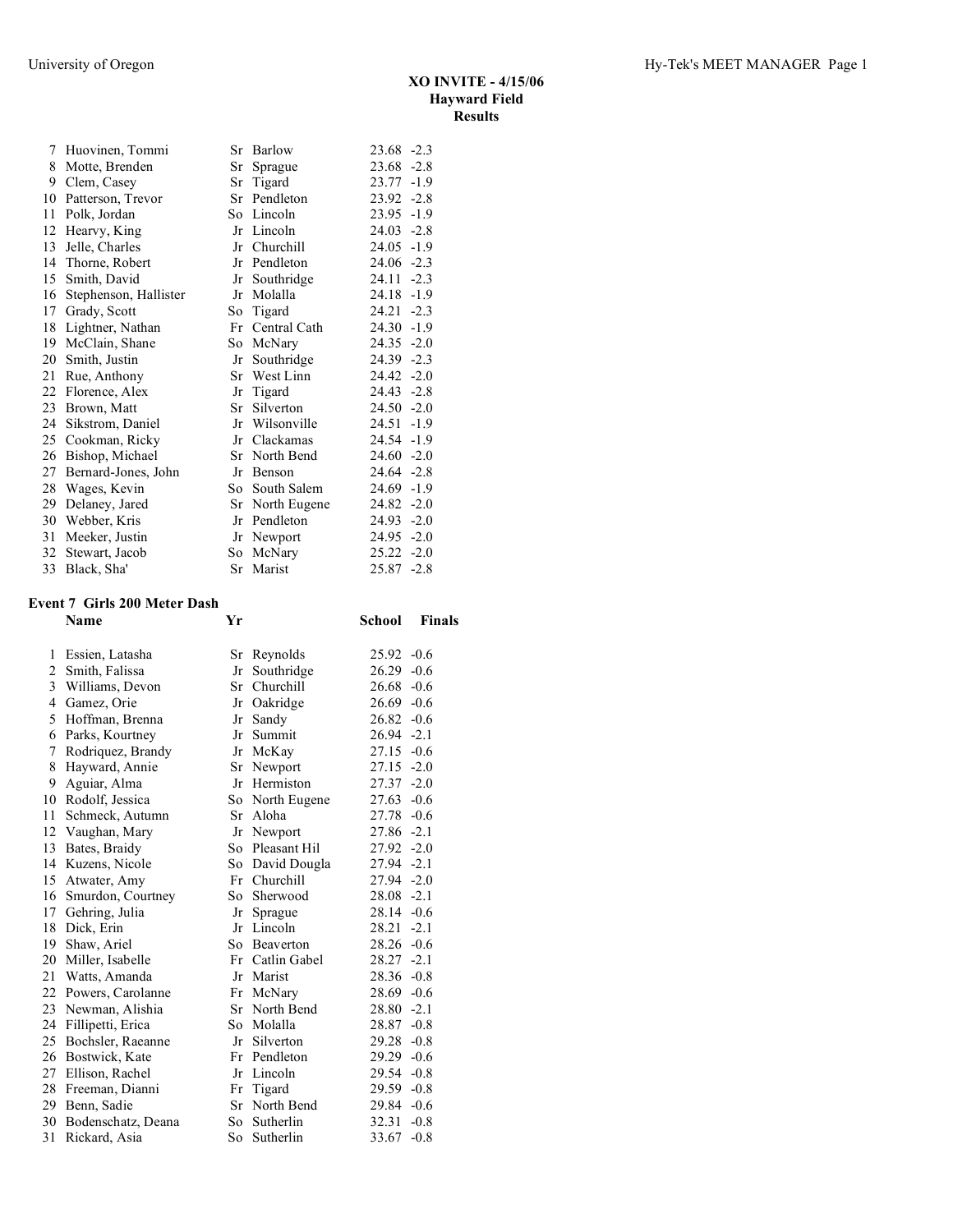#### **Event 8 Boys 400 Meter Dash Athletic.net**

|                | <b>Name</b>              | Yr  |                 | School | <b>Finals</b> |
|----------------|--------------------------|-----|-----------------|--------|---------------|
| 1              | Anderson, Nate           | Sr  | Benson          | 48.64  |               |
|                | 2 Thompson, Travis       |     | Sr Newport      | 50.20  |               |
| 3              | Wheeler, Kyle            | Sr  | North Salem     | 50.75  |               |
| $\overline{4}$ | Jones, Isaiah            | So  | Benson          | 51.16  |               |
| 5              | Motte, Brenden           | Sr  | Sprague         | 51.37  |               |
| 6              | Jordan, Jake             | Sr  | Neah-Kah-Nie    | 51.56  |               |
| 7              | Dietzel, Caleb           |     | Sr Century      | 51.69  |               |
| 8              | Clem, Casey              | Sr  | Tigard          | 51.83  |               |
| 9              | Roses, Marshall          | Jr  | Molalla         | 52.08  |               |
| 10             | Stephenson, Hallister    | Jr  | Molalla         | 52.33  |               |
| 11             | Cook, Kevin              | So  | Barlow          | 52.54  |               |
| 12             | Oltman, Sam              |     | Sr West Linn    | 52.56  |               |
| 13             | Freeman, Jerome          | Sr  | Oakridge        | 53.10  |               |
|                | 14 Pflugard, Aaron       | Jr  | Sheldon         | 53.29  |               |
| 15             | Stoller, Steve           | Sr  | Wilsonville     | 53.84  |               |
|                | 16 Stewart-Jones, James  | Sr  | Summit          | 54.13  |               |
| 17             | Stewart, Jacob           | So  | McNary          | 54.20  |               |
|                | 18 Smith, Dan            | So. | Southridge      | 54.35  |               |
|                | 19 LeFever, Ben          | Sr  | Molalla         | 54.46  |               |
|                | 20 Hegeberg, Dan         | Sr  | Sherwood        | 54.52  |               |
| 21             | Ellner, Jeff             |     | Sr Pendleton    | 54.61  |               |
|                | 22 St. Peter, Beau       |     | Jr McNary       | 54.74  |               |
| 23             | Pallister, Tom           |     | Jr Silverton    | 54.97  |               |
|                | 24 Pryor, Adam           |     | Sr McNary       | 55.04  |               |
| 25             | Miller, Max              | Jr  | St Mary's       | 55.17  |               |
|                | 26 Clark, Thomas         | Sr  | Sandy           | 55.44  |               |
| 27             | Greene, Chad             | Sr  | Westview        | 55.56  |               |
| 28             | Landauer, Jordan         | Sr  | Beaverton       | 55.91  |               |
| 29             | Ortiz, Micah             | Sr  | Scappoose       | 56.01  |               |
| 30             | Standley, David          | Sr  | Silverton       | 56.04  |               |
| 31             | Hamilton, Brad           |     | Sr Pendleton    | 56.24  |               |
| 32             | Weatherspoon, James      |     | Fr N. Clackamas | 56.33  |               |
| 33             | Ritchie, Eli             | Sr  | Silverton       | 56.56  |               |
| 34             | Sutton, Bryan            | Sr  | Oakridge        | 56.84  |               |
|                | 35 Thomas, Tyler         |     | Fr Philomath    | 57.15  |               |
|                | 36 Covert-Keefe, Casimir | Sr  | David Dougla    | 57.85  |               |
| 37             | Neblett, Kyle            | Jr  | Aloha           | 59.20  |               |
| 38             | Gonzales, Tony           | Fr  | McKay           | 59.73  |               |

# **Event 9 Girls 400 Meter Dash Athletic.net**

|    | <b>Name</b>                                 | Yr |                 | School  | <b>Finals</b> |
|----|---------------------------------------------|----|-----------------|---------|---------------|
| 1  | Hoffman, Brenna                             |    | Jr Sandy        | 58.08   |               |
|    | 2 Hayward, Annie                            |    | Sr Newport      | 58.74   |               |
|    | (Event 9 Girls 400 Meter Dash Athletic.net) |    |                 |         |               |
|    | Name                                        | Yr |                 | School  | <b>Finals</b> |
| 3  | Williams, Devon                             |    | Sr Churchill    | 58.97   |               |
| 4  | Danko, Calida                               |    | Jr Philomath    | 59.55   |               |
| 5  | Parks, Kourtney                             |    | Jr Summit       | 1:00.48 |               |
| 6  | Johnson, Kendall                            |    | Fr Lincoln      | 1:00.56 |               |
| 7  | Apo, Tahne                                  |    | Fr Marist       | 1:01.03 |               |
| 8  | Gamez, Orie                                 |    | Jr Oakridge     | 1:02.07 |               |
| 9  | Berg, Marissa                               |    | So Summit       | 1:02.63 |               |
| 10 | Gehring, Julia                              | Jr | Sprague         | 1:02.69 |               |
| 11 | Sebastian, Rachel                           |    | So Jesuit       | 1:02.91 |               |
| 12 | Leininger, Siara                            |    | Fr Sandy        | 1:03.04 |               |
| 13 | Udosenata, Faith                            |    | Sr North Eugene | 1:03.23 |               |
| 14 | Whitehall, Sami                             |    | Sr West Linn    | 1:03.46 |               |
|    | 15 Meisenheimer, Janelle                    |    | Sr McNary       | 1:04.34 |               |
|    |                                             |    |                 |         |               |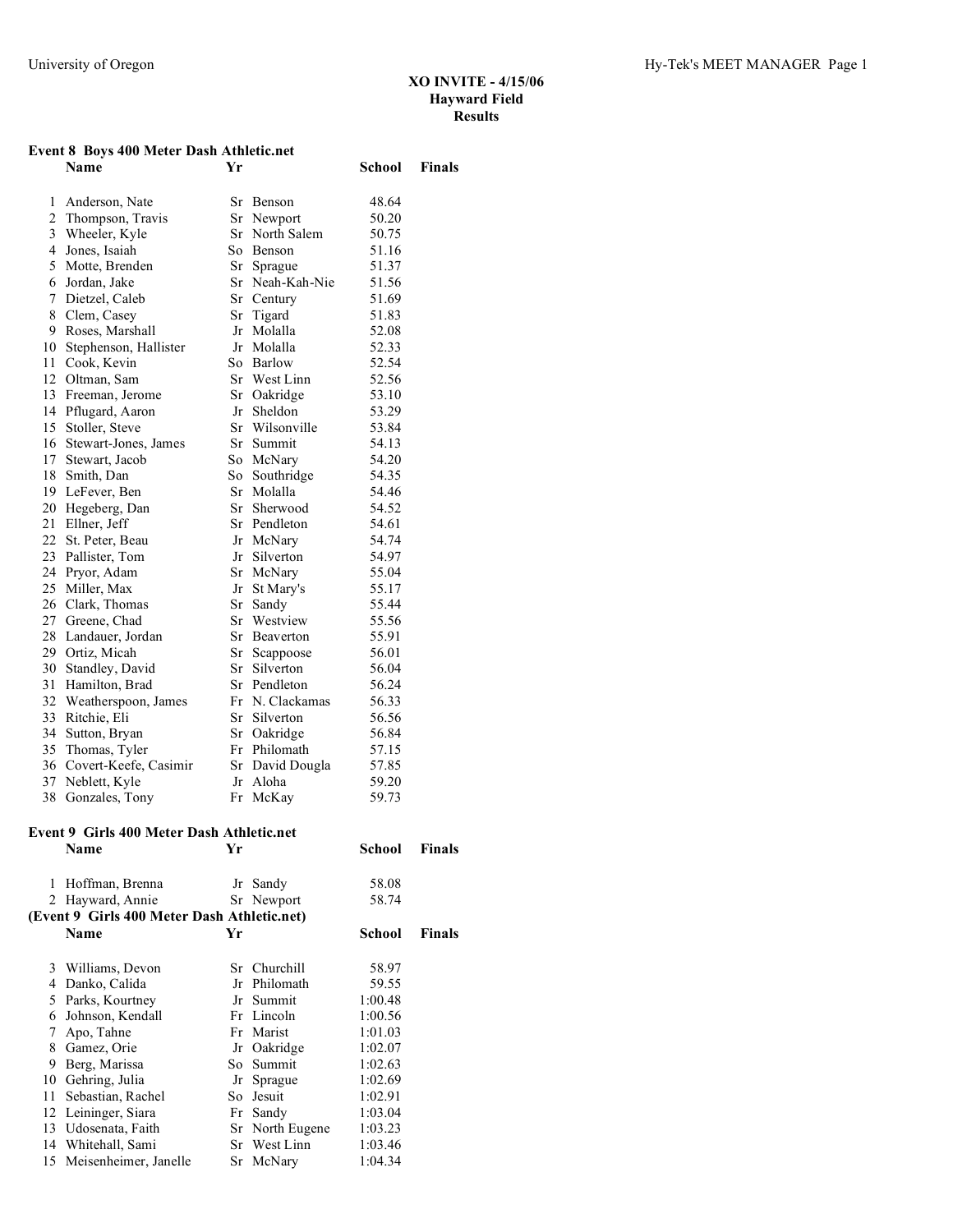**School Finals** 

| 16 Brown, Kathryn     | So Wilsonville  | 1:04.42 |
|-----------------------|-----------------|---------|
|                       |                 |         |
| 17 McMillan, Amanda   | So North Bend   | 1:04.48 |
| 18 Jones-Patten, Alex | Sr Benson       | 1:04.85 |
| 19 Smurdon, Courtney  | So Sherwood     | 1:04.95 |
| 20 Johnson, Natalie   | So Beaverton    | 1:05.05 |
| 21 Mullins, Sierra    | So McNary       | 1:05.91 |
| 22 Pullin, Kelley     | So Westview     | 1:06.15 |
| 23 Doty, Sara         | So North Bend   | 1:07.06 |
| 24 Westlake, Samantha | Jr N. Clackamas | 1:10.46 |
|                       |                 |         |

# **Event 10 Boys 800 Meter Run UO Bookstore**

| 1  | Karsten, Brian     | Sr | Sandy           | 1:59.20 |
|----|--------------------|----|-----------------|---------|
| 2  | Murray, Jerhoemee  | Sr | Century         | 1:59.94 |
| 3  | Wienert, Ryley     | Sr | Newport         | 2:01.41 |
| 4  | Mathabane, Nathan  | Fr | Lincoln         | 2:01.49 |
| 5  | Wiltshire, Luke    | Jr | Central Cath    | 2:02.50 |
| 6  | Hollander, Matt    | So | Marist          | 2:02.85 |
| 7  | Roberson, Ben      | Sr | South Salem     | 2:03.53 |
| 8  | Roady, Tim         | Jr | David Dougla    | 2:04.56 |
| 9  | Neville, Charlie   | Jr | Jesuit          | 2:04.80 |
| 10 | Wood, Richard      | Sr | Southridge      | 2:04.82 |
| 11 | Egan, Dan          | Sr | Springfield     | 2:04.84 |
| 12 | Fincham, Sean      | Jr | Summit          | 2:04.91 |
| 13 | Kolasinski, Taylor |    | So West Linn    | 2:05.11 |
| 14 | Holmes, Kyle       | Sr | Central Cath    | 2:05.64 |
| 15 | Beltramo, David    | Jr | Central Cath    | 2:05.90 |
| 16 | Costalez, Jeremy   | Sr | North Salem     | 2:06.04 |
| 17 | Bugas, Nick        |    | So Westview     | 2:06.29 |
| 18 | Gowen, Nick        | So | N. Clackamas    | 2:07.16 |
| 19 | Parker, Matt       |    | Jr Lincoln      | 2:07.43 |
| 20 | Pohll, Justen      | So | North Eugene    | 2:07.59 |
| 21 | Wiedensmith, Ben   | So | Wilsonville     | 2:08.38 |
| 22 | Weiner, David      | So | Philomath       | 2:09.46 |
| 23 | Odell, Gavin       | Fr | North Eugene    | 2:09.60 |
| 24 | Bright, Jordi      | So | Damascus Chr    | 2:10.95 |
| 25 | Daniels, Nicholas  | So | South Eugene    | 2:11.53 |
| 26 | Burnside, Kyle     | Jr | Pendleton       | 2:11.89 |
| 27 | Wotipka, Sam       |    | Jr Central Cath | 2:18.25 |

# **Event 11 Girls 800 Meter Run UO Bookstore**

|    | Name                  | Yr |                 | School  | Finals |
|----|-----------------------|----|-----------------|---------|--------|
| 1  | Page, Sheryl          |    | Sr Sandy        | 2:14.10 |        |
| 2  | O'Connor, Alyssa      |    | Fr Summit       | 2:16.71 |        |
| 3  | Romanko, Ally         |    | Sr North Bend   | 2:18.05 |        |
| 4  | Brown, Jackie         |    | Sr Southridge   | 2:21.86 |        |
| 5  | Klobertanz, Taylor    |    | Jr Central Cath | 2:23.08 |        |
| 6  | Stegner, Tera         |    | Sr Barlow       | 2:23.26 |        |
| 7  | Masterson, Casey      |    | Jr Sheldon      | 2:24.61 |        |
| 8  | Thede, Katie          |    | Jr South Salem  | 2:25.79 |        |
| 9  | Fennimore, Stephanie  |    | Jr McKay        | 2:25.94 |        |
| 10 | Salyer, Angelyn       |    | So Molalla      | 2:26.81 |        |
| 11 | Crannell, Jessica     |    | Jr Westview     | 2:28.69 |        |
| 12 | Randall, Madison      |    | Jr Sheldon      | 2:29.87 |        |
| 13 | Edwards, Arianna      |    | Jr Southridge   | 2:30.01 |        |
| 14 | Anderson, Becky       |    | So Lincoln      | 2:30.33 |        |
| 15 | Ellerbrook, Erica     |    | So Aloha        | 2:30.45 |        |
| 16 | Pittenger, Natalie    |    | So West Linn    | 2:30.76 |        |
| 17 | Easterly, Sami        |    | Sr Wilsonville  | 2:32.03 |        |
| 18 | Oenning, Kristin      |    | Fr Sherwood     | 2:33.36 |        |
|    | 19 Crawford, Jeanette |    | Sr Condon/Wheel | 2:34.52 |        |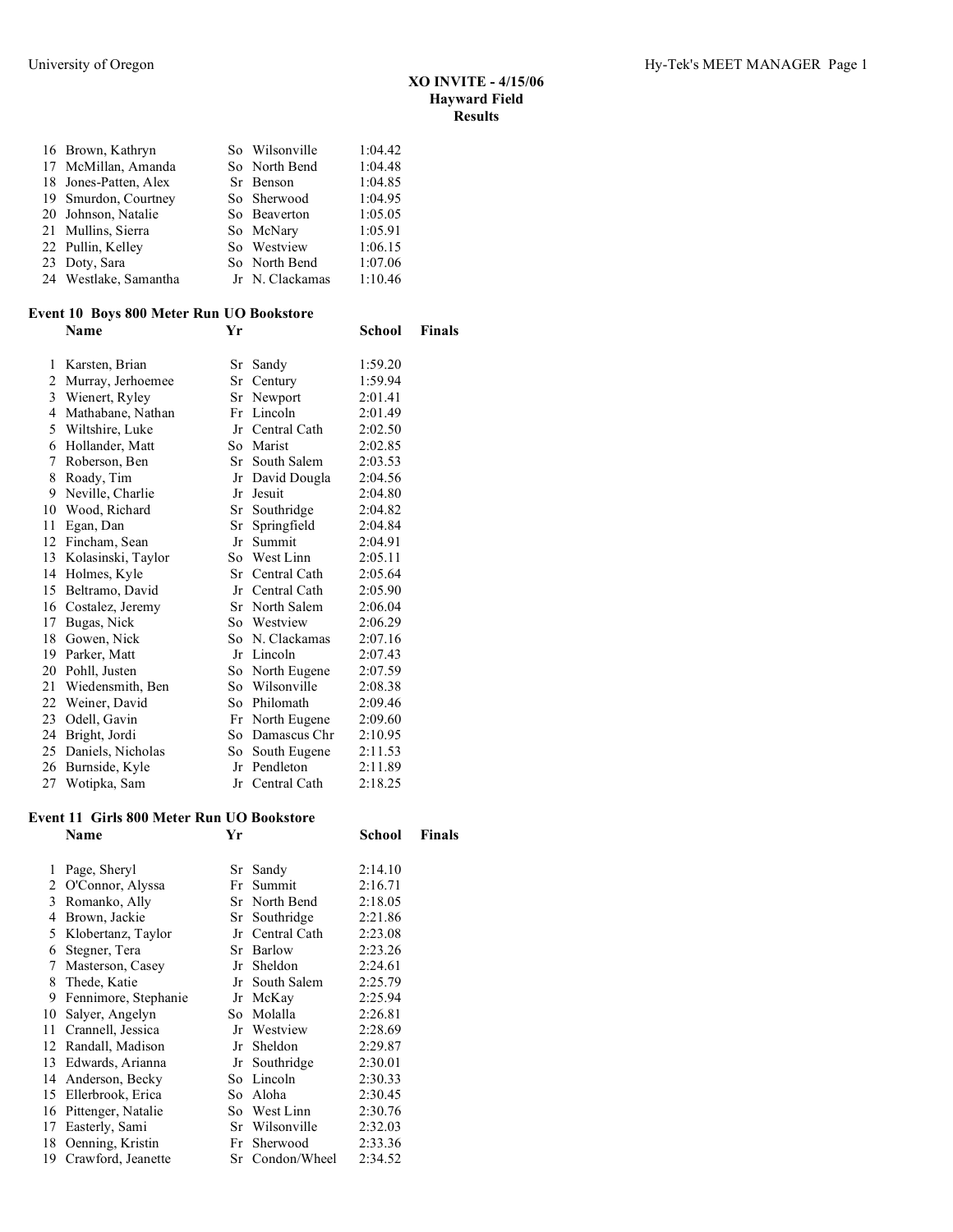| 20 Braun, Hannah       | So McNary       | 2:34.67    |
|------------------------|-----------------|------------|
| 21 Tribelhorn, Rebecca | Fr St Mary's    | 2:35.81    |
| 22 Smith, Nicole       | Fr Sandy        | 2:35.89    |
| 23 Leirman, Aimee      | So Silverton    | 2:36.19    |
| 24 Rowley, Hannah      | Sr Portland Wal | 2:36.24    |
| 25 Harwood, Christine  | Fr Pendleton    | 2:36.89    |
| 26 Sessions, Lena      | Sr South Eugene | 2:37.26    |
| 27 Skordahl, Zoe       | So Oakridge     | 2:38.29    |
| 28 Ream, Kyla          | Fr McNary       | 2:38.78    |
| 29 Hendricks, Audrey   | So Philomath    | 2:41.21    |
| 30 Dowdy, Jessica      | So North Eugene | 2:41.82    |
| --- Perry, Liz         | Fr Pendleton    | <b>DNF</b> |
|                        |                 |            |

### **Event 12 Girls 1500 Meter Run OTC A Race Name Yr School Finals**

|    | 1 Page, Sheryl       | Sr Sandy       | 4:39.71 |
|----|----------------------|----------------|---------|
|    | 2 O'Connor, Alyssa   | Fr Summit      | 4:42.29 |
| 3  | Lampi, Marsha        | Jr Lincoln     | 4:50.24 |
| 4  | Masterson, Casey     | Jr Sheldon     | 4:55.36 |
|    | 5 McGuirk, Adrienne  | So Jesuit      | 4:57.79 |
| 6  | Macias, Jennifer     | Jr Hermiston   | 5:04.79 |
|    | Martin, Bianca       | So Westview    | 5:06.39 |
| 8  | Smiley, Taylor       | Jr Southridge  | 5:09.09 |
| 9  | Butcher, Meryl       | So Clackamas   | 5:17.16 |
|    | 10 Everetts, Janelle | So McKay       | 5:19.34 |
| 11 | Olson, Hattie        | Sr Philomath   | 5:24.41 |
|    | 12 Bernert, Sarah    | Sr West Linn   | 5:27.93 |
|    | 13 Mulligan, Meghan  | Sr Sherwood    | 5:30.24 |
|    | 14 Raspberry, Rachel | Fr South Salem | 5:36.71 |

#### **Event 13 Boys 1500 Meter Run OTC A Race**

|    | <b>Name</b>                               | Yr |                 | School  | Finals |
|----|-------------------------------------------|----|-----------------|---------|--------|
| 1  | Ringe, Alex                               |    | So Hermiston    | 4:06.36 |        |
| 2  | Liebman, Jeremy                           |    | Sr Clackamas    | 4:10.78 |        |
| 3  | Taylor, Bradley                           |    | Sr Oakridge     | 4:10.84 |        |
|    | (Event 13 Boys 1500 Meter Run OTC A Race) |    |                 |         |        |
|    | Name                                      | Yr |                 | School  | Finals |
| 4  | Manning, Brian                            |    | So Jesuit       | 4:11.36 |        |
| 5  | Larson, Sam                               |    | Jr Jesuit       | 4:11.91 |        |
| 6  | Carpenter, Joseph                         |    | Jr Lincoln      | 4:12.62 |        |
| 7  | Kirch, Eric                               |    | Sr Tigard       | 4:17.08 |        |
| 8  | Seus, Mike                                |    | Jr St Mary's    | 4:17.37 |        |
| 9  | Hammer, Max                               |    | Jr Sheldon      | 4:18.32 |        |
| 10 | Erickson, Ryan                            |    | Sr Churchill    | 4:18.93 |        |
| 11 | Petersen, Brad                            |    | Sr Wilsonville  | 4:19.82 |        |
| 12 | Elderidge, Grant                          |    | So Clackamas    | 4:22.84 |        |
| 13 | Bergmann, Taylor                          |    | Jr Central Cath | 4:22.89 |        |
| 14 | Augustyniak, Walker                       |    | So South Eugene | 4:23.57 |        |
|    | 15 Turner, Nick                           |    | Jr Central Cath | 4:29.01 |        |
| 16 | Zeuthen, Eric                             |    | Sr Westview     | 4:34.24 |        |
|    |                                           |    |                 |         |        |

# **Event 14 Mixed 1500 Meter Run Wheelchair**

| 1 Caswell, Brandon | Pendleton       | 3.42.22 |
|--------------------|-----------------|---------|
| 2 Kallapa, Kaleb   | Columbia River  | 4:13.20 |
| 3 Abbott, Zach     | Fr David Dougla | 4:57.78 |
| 4 Foster, Shawn    | South Salem     | 6:05.62 |

**School Finals**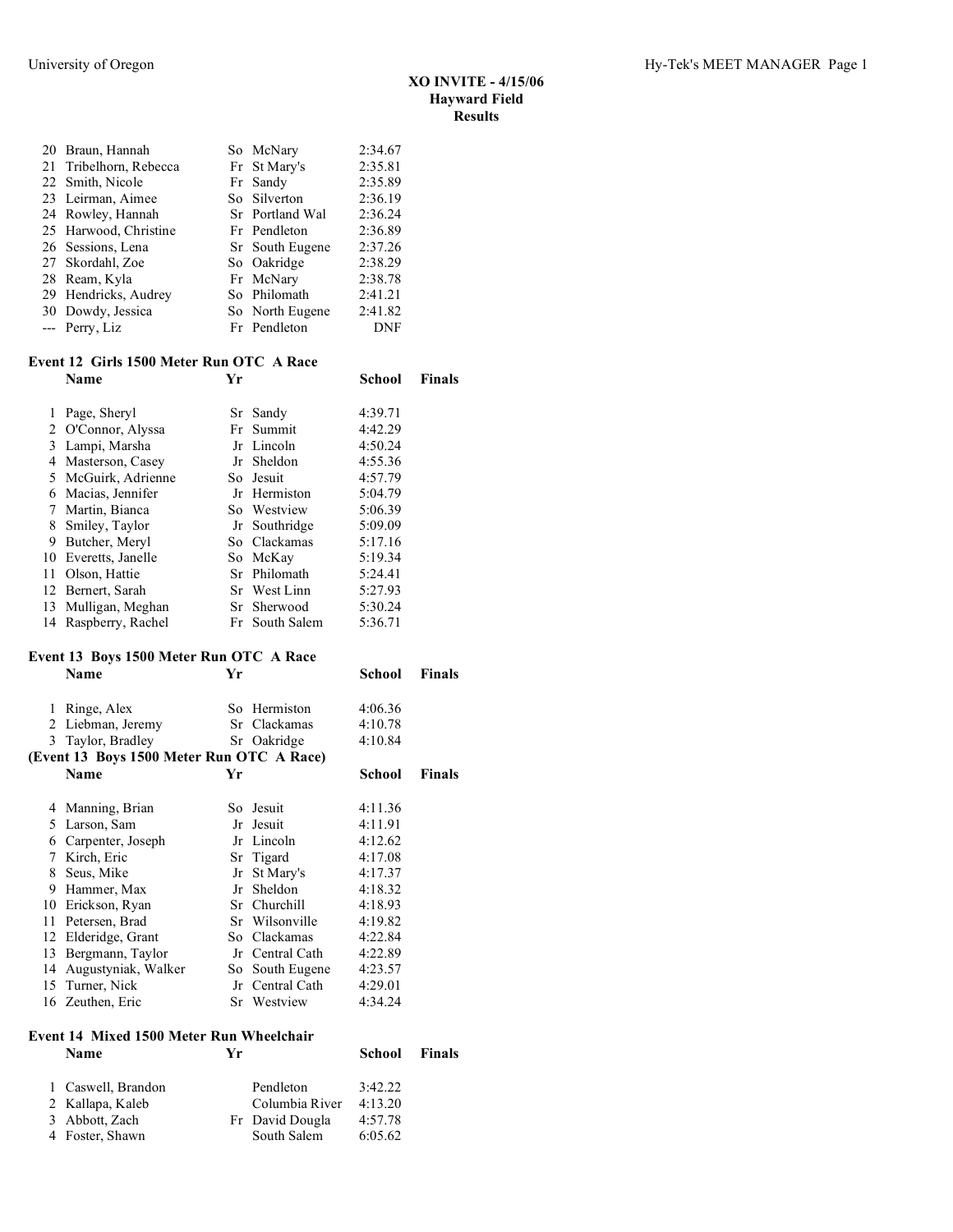## **Event 15 Boys 1500 Meter Run B Race**

|    | vent is boys isuu meter kun b kace |    |                 |         |               |  |  |  |  |
|----|------------------------------------|----|-----------------|---------|---------------|--|--|--|--|
|    | <b>Name</b>                        | Yr |                 | School  | <b>Finals</b> |  |  |  |  |
|    | Brown, Michael G                   |    | So Southridge   | 4:22.73 |               |  |  |  |  |
| 2  | Correll, Jared                     |    | Jr David Dougla | 4:26.41 |               |  |  |  |  |
| 3  | Bernert, Michael                   |    | So West Linn    | 4:26.68 |               |  |  |  |  |
| 4  | Hale, Joel                         |    | So Sherwood     | 4:26.70 |               |  |  |  |  |
| 5. | O'Brien, Carson                    |    | Sr South Salem  | 4:26.86 |               |  |  |  |  |
| 6  | Robert, Steven                     |    | So Marist       | 4:29.62 |               |  |  |  |  |
| 7  | Hockema, Joe                       |    | Sr Philomath    | 4:30.79 |               |  |  |  |  |
| 8  | Bright, Jordi                      |    | So Damascus Chr | 4:32.80 |               |  |  |  |  |
| 9  | Kowalski, Jackson                  |    | Sr McNary       | 4:33.28 |               |  |  |  |  |
| 10 | O'Brien, Sean                      |    | Jr Wilsonville  | 4:33.45 |               |  |  |  |  |
| 11 | Coxen, Tyler                       |    | Jr Silverton    | 4:34.96 |               |  |  |  |  |
|    | 12 Turner, Jake                    |    | Sr Tigard       | 4:37.08 |               |  |  |  |  |
|    | 13 Thompson, Jacob                 |    | So Pendleton    | 4:42.12 |               |  |  |  |  |
|    | 14 Erickson, Jon                   |    | So Philomath    | 4:42.49 |               |  |  |  |  |

## **Event 16 Girls 1500 Meter Run B Race**

|    | <u>SHIS TOOG MEEGH IGHI B IGHCC</u><br><b>Name</b> | Yr |                 | School  | <b>Finals</b> |
|----|----------------------------------------------------|----|-----------------|---------|---------------|
|    | 1 Lynass, Kassy                                    |    | Sr North Bend   | 5:11.20 |               |
|    | 2 Donnelly, Brenn                                  |    | Jr Marist       | 5:12.19 |               |
| 3  | Howe, Erin                                         |    | So North Salem  | 5:12.40 |               |
| 4  | Gasik, Lindsay                                     |    | Jr St Mary's    | 5:15.95 |               |
|    | 5 Elder, Jenny                                     |    | Fr Scappoose    | 5:16.87 |               |
|    | 6 Gerber, Kelsey                                   |    | Jr West Linn    | 5:18.45 |               |
|    | 7 Greig, Melissa                                   |    | Sr Marist       | 5:19.42 |               |
|    | 8 Clark, Ariel                                     |    | Fr David Dougla | 5:23.05 |               |
| 9  | Briggs, Saga                                       |    | Jr Newport      | 5:25.71 |               |
|    | 10 Collins, Hilary                                 |    | So Wilsonville  | 5:26.01 |               |
| 11 | Hoffman, Tressa                                    |    | So Sandy        | 5:26.31 |               |
|    | 12 Weinhold, Ally                                  |    | Jr South Eugene | 5:27.56 |               |
|    | 13 Clay, Lily                                      |    | Sr North Eugene | 5:29.36 |               |
|    | 14 Roccholz, Lauren                                |    | Sr Churchill    | 5:29.94 |               |

## **Event 17 Boys 3000 Meter Run EugRC A Race**

|    | $\frac{1}{2}$<br>Name | Yr |                         | School   | <b>Finals</b> |
|----|-----------------------|----|-------------------------|----------|---------------|
| 1  | Scoggin, Ken          |    | <b>SR</b> Cottage Grove | 9:01.19  |               |
| 2  | Maletis, Robbie       |    | Sr Jesuit               | 9:04.06  |               |
|    | 3 Coleman, Dylan      |    | Sr Summit               | 9:04.48  |               |
| 4  | Lynch, Eric           |    | Sr South Eugene         | 9:09.97  |               |
|    | 5 Ziemer, Jarrett     |    | Sr Molalla              | 9:15.22  |               |
| 6  | Karr, Justin          |    | Jr Tigard               | 9:18.48  |               |
| 7  | Anderson, Aaron       |    | Jr Lincoln              | 9:19.37  |               |
| 8  | Zeuthen, Eric         |    | Sr Westview             | 9:20.49  |               |
| 9  | Lynass, Spenser       |    | So North Bend           | 9:23.18  |               |
|    | 10 Cronin, Jesse      |    | Sr Scappoose            | 9:23.23  |               |
| 11 | O'Malley, Kevin       |    | Jr Central Cath         | 9:24.79  |               |
| 12 | Gaddini, Gino         |    | Jr South Eugene         | 9:27.13  |               |
| 13 | Mendez, Ricky         |    | Sr McKay                | 9:30.38  |               |
| 14 | Goertz, Jacob         |    | So N. Clackamas         | 9:30.70  |               |
| 15 | Herrmann, Michael     |    | So North Salem          | 9:37.30  |               |
| 16 | Clark, Ryan           |    | Sr Wilsonville          | 9:41.85  |               |
| 17 | Dickman, Karl         |    | Sr Summit               | 9:50.59  |               |
| 18 | Maske, Alex           |    | Jr Churchill            | 9:50.88  |               |
| 19 | Starner, Cam          |    | Sr Silverton            | 10:00.16 |               |

## **Event 18 Girls 3000 Meter Run EugRC A Race**

| <b>Name</b>     | Vr.          | <b>School</b> Finals |  |
|-----------------|--------------|----------------------|--|
| 1 Michel Claire | Ir Clackamas | 10.2245              |  |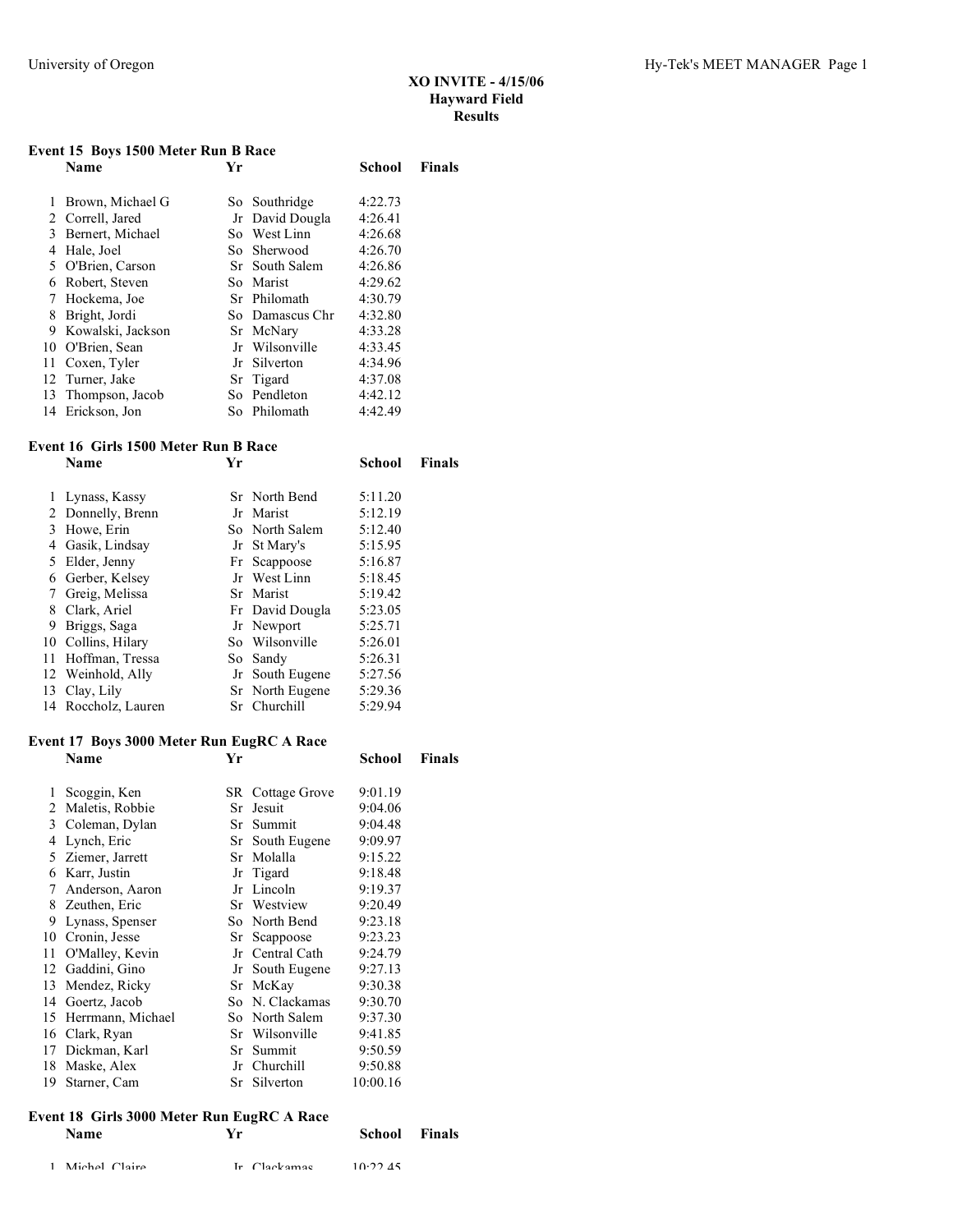|   | 2 Belli, Hayley         | Jr Philomath    | 10:24.10 |
|---|-------------------------|-----------------|----------|
| 3 | Schutte, Bailey         | Sr Jesuit       | 10:27.19 |
| 4 | Ney, Hayley             | Fr Catlin Gabel | 10:35.26 |
|   | 5 Sullivan, Katie       | Jr Jesuit       | 10:37.63 |
| 6 | Imperati, Anna          | Sr Jesuit       | 10:42.67 |
| 7 | Macias, Jennifer        | Jr Hermiston    | 10:48.83 |
| 8 | Thede, Katie            | Jr South Salem  | 10:48.98 |
| 9 | Whalen, Meghan          | So Marist       | 10:49.60 |
|   | 10 Loutzenhiser, Lauren | So Molalla      | 10:56.64 |
|   | 11 Nowlin, Taylor       | Fr West Linn    | 10:58.67 |
|   | 12 Smith, Megan         | Sr Scappoose    | 11:19.65 |
|   | 13 Hibner, Megan        | Sr North Bend   | 11:37.32 |
|   | 14 Byers, Maddie        | Jr Lincoln      | 11:44.11 |
|   | 15 Grant, Jaymi         | Sr Pendleton    | 11:53.85 |

## **Event 19 Boys 3000 Meter Run B Race**

|    | Event 19 Boys 3000 Meter Run B Race   |    |                 |          |               |
|----|---------------------------------------|----|-----------------|----------|---------------|
|    | Name                                  | Yr |                 | School   | <b>Finals</b> |
| 1  | Long, Max                             |    | So Oakridge     | 9:27.47  |               |
| 2  | Laney, David                          |    | Jr Central Cath | 9:32.67  |               |
|    | 3 Ward, Scott                         |    | Sr Clackamas    | 9:36.84  |               |
| 4  | Jarvi, Forrest                        |    | So Sprague      | 9:40.39  |               |
| 5  | Ferris, James                         |    | So Molalla      | 9:40.87  |               |
| 6  | Wayne, Ian                            |    | So Catlin Gabel | 9:40.88  |               |
| 7  | Wasmund, Drew                         |    | Sr Wilsonville  | 9:43.10  |               |
| 8  | Morrow, Ben                           |    | So West Linn    | 9:43.43  |               |
| 9  | Correll, Luke                         |    | Jr David Dougla | 9:45.49  |               |
| 10 | Stanley, Tyler                        |    | Sr Sheldon      | 9:50.57  |               |
| 11 | Abriel, Ryan                          |    | Jr Aloha        | 9:50.96  |               |
|    | 12 Hutchinson, Matt                   |    | Jr Clackamas    | 9:53.89  |               |
| 13 | Johnson, Evan                         |    | So Westview     | 9:54.83  |               |
|    | 14 Porter, Josef                      |    | Jr South Salem  | 9:55.99  |               |
|    | (Event 19 Boys 3000 Meter Run B Race) |    |                 |          |               |
|    | Name                                  | Yr |                 | School   | <b>Finals</b> |
| 15 | Donadio, Louis                        |    | So Philomath    | 10:03.99 |               |
| 16 | Baker, Michael                        | Jr | Sandy           | 10:08.31 |               |
| 17 | Kitamura, Richard                     |    | Jr Barlow       | 10:08.52 |               |
| 18 | Cody, Aaron                           |    | So Beaverton    | 10:11.89 |               |
| 19 | Schimmel, Shae                        |    | Jr Pendleton    | 10:18.15 |               |
| 20 | Arora, Maneesh                        |    | So Beaverton    | 10:23.48 |               |
| 21 | Stopper, Jackson                      |    | Sr N. Clackamas | 10:33.80 |               |

## **Event 20 Girls 3000 Meter Run B Race**

|    | <b>SHIP COOP MIGHT IN THE D'AMERI</b> |    |                |          |        |  |  |  |
|----|---------------------------------------|----|----------------|----------|--------|--|--|--|
|    | Name                                  | Yr |                | School   | Finals |  |  |  |
| 1  | Considine, Perrin                     |    | Jr Southridge  | 11:29.36 |        |  |  |  |
| 2  | Harmon, Whitney                       |    | Jr West Linn   | 11:30.17 |        |  |  |  |
| 3  | Francis, Kristen                      |    | So Westview    | 11:35.12 |        |  |  |  |
| 4  | Tuttle, Kaylan                        |    | Sr Sprague     | 11:37.24 |        |  |  |  |
| 5  | Rysdam, Sierra                        |    | So Silverton   | 11:41.42 |        |  |  |  |
| 6  | Stuebe, Sarah                         |    | Jr Molalla     | 11:43.93 |        |  |  |  |
| 7  | Walruff, Savannah                     |    | Sr Clackamas   | 11:44.23 |        |  |  |  |
| 8  | Thomas, Lindsey                       |    | So Beaverton   | 11:45.61 |        |  |  |  |
| 9  | Walsh, Sara                           |    | So Tigard      | 11:47.21 |        |  |  |  |
| 10 | Arakaki, Kyla                         | So | Beaverton      | 11:52.51 |        |  |  |  |
| 11 | Moore, Kylie                          |    | So South Salem | 11:53.30 |        |  |  |  |
|    | 12 Davis, Ali                         |    | So Tigard      | 11:56.36 |        |  |  |  |
|    | 13 Malstrom, Ali                      |    | So Sprague     | 12:01.93 |        |  |  |  |
| 14 | Crane, Dianna                         |    | So West Linn   | 12:02.39 |        |  |  |  |
| 15 | Friesen, Heidi                        |    | So Molalla     | 12:10.72 |        |  |  |  |
|    | 16 Wedel, Sadie                       |    | Jr McKay       | 12:13.06 |        |  |  |  |
|    | 17 Rochholz, Ashley                   |    | Sr Churchill   | 12:13.62 |        |  |  |  |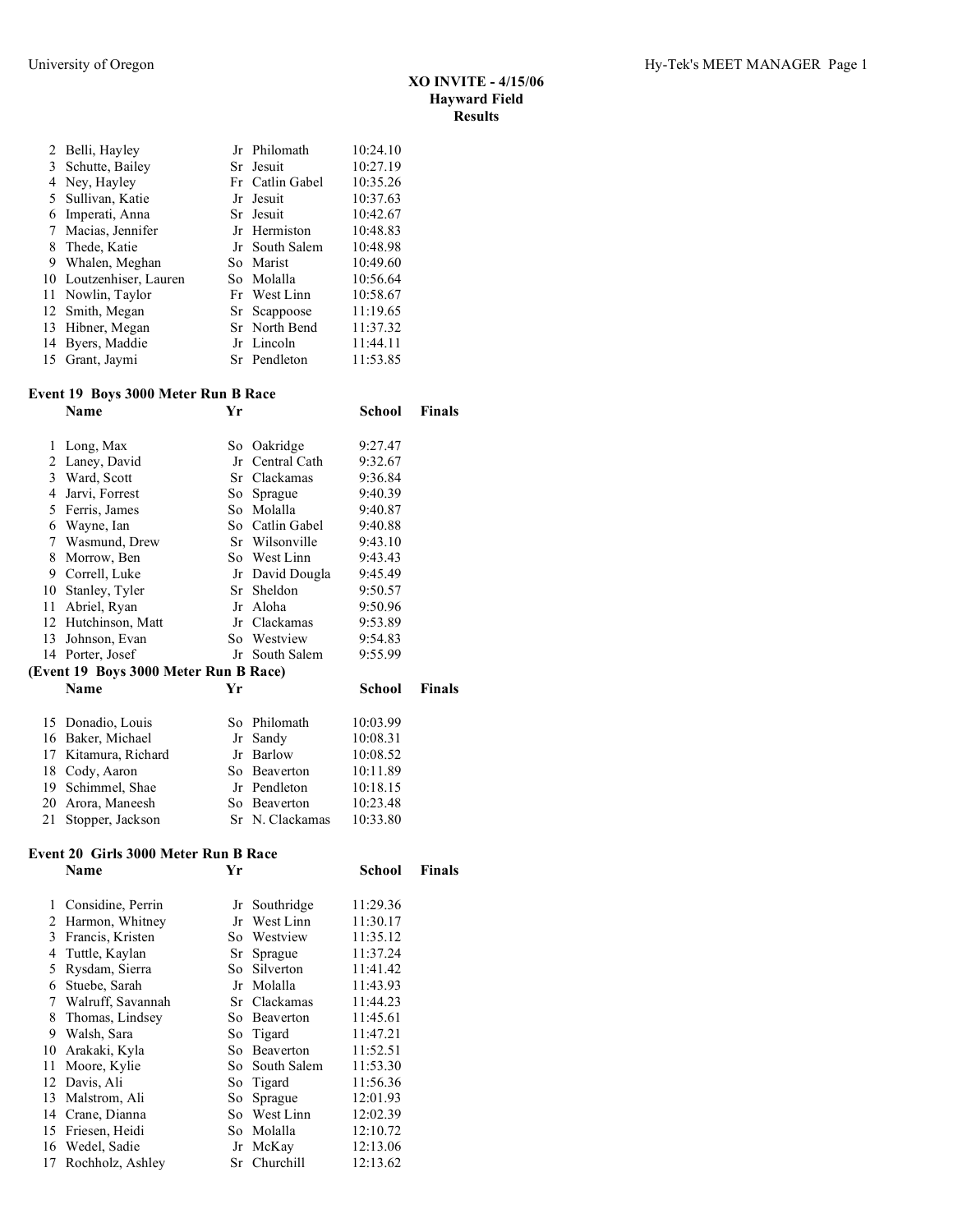|    | 18 Overby, Julie                      |    | Jr Scappoose    | 12:35.57 |        |
|----|---------------------------------------|----|-----------------|----------|--------|
|    | Event 21 Boys 3000 Meter Run Freshman |    |                 |          |        |
|    | <b>Name</b>                           | Yr |                 | School   | Finals |
| 1  | Mathabane, Nathan                     |    | Fr Lincoln      | 9:21.57  |        |
| 2  | Turina, Samot                         |    | Fr Central Cath | 9:29.24  |        |
| 3  | Unkeles, Adrian                       |    | Fr Lincoln      | 9:34.01  |        |
|    | 4 Waldram, Jason                      |    | Fr Aloha        | 9:35.61  |        |
| 5  | Kerr-Daly, Eamon                      |    | Fr South Eugene | 9:37.24  |        |
| 6  | Berrian, Trevor                       |    | Fr North Bend   | 9:41.13  |        |
| 7  | Ringe, Jordan                         |    | Fr Hermiston    | 9:43.92  |        |
| 8  | Kirtner, Sammy                        |    | Fr South Eugene | 9:48.85  |        |
| 9  | Emberlin, Alex                        |    | Fr Westview     | 9:50.00  |        |
| 10 | Moore, Eric                           | Fr | South Salem     | 9:50.44  |        |
| 11 | Cronin, Riley                         |    | Fr Scappoose    | 9:54.71  |        |
| 12 | Hopkins, Jeff                         | Fr | Clackamas       | 9:55.20  |        |
| 13 | Coxen, Kody                           |    | Fr Silverton    | 9:57.25  |        |
| 14 | Larson, Jonathon                      |    | Fr Hermiston    | 10:01.90 |        |
| 15 | Semph, Kurtis                         |    | Fr Southridge   | 10:05.49 |        |
| 16 | Gough, Bradye                         | Fr | Sherwood        | 10:10.74 |        |
| 17 | Flora, Dan                            |    | Fr North Bend   | 10:12.14 |        |
| 18 | Hughes, Cody                          | Fr | South Salem     | 10:17.60 |        |
| 19 | Wilson, Mithcell                      |    | Fr Wilsonville  | 10:22.36 |        |
| 20 | Myers, Erik                           |    | Fr Westview     | 10:25.26 |        |
| 21 | Christian, Jared                      |    | Fr Marist       | 10:27.84 |        |
| 22 | White, Devin                          |    | Fr McKay        | 10:32.65 |        |
| 23 | Burger, Adam                          | Fr | McNary          | 10:38.55 |        |
| 24 | Foster, Morgan                        |    | Fr Philomath    | 11:12.85 |        |
| 25 | Maples, Chae                          |    | Fr Sandy        | 11:31.74 |        |
|    |                                       |    |                 |          |        |

## **Event 22 Girls 3000 Meter Run Freshman**

|    | vent 22 - Girls 9000 bieter Tean-Freshman |    |                 |          |               |  |  |
|----|-------------------------------------------|----|-----------------|----------|---------------|--|--|
|    | Name                                      | Yr |                 | School   | <b>Finals</b> |  |  |
| 1  | Kreuz, Caroline                           |    | Fr Lincoln      | 10:53.91 |               |  |  |
|    | 2 VanRysselberghe, Noelle                 |    | Fr Jesuit       | 10:56.92 |               |  |  |
| 3  | Graebner, Lauren                          |    | Fr South Eugene | 11:30.55 |               |  |  |
| 4  | Raspberry, Rachel                         |    | Fr South Salem  | 11:39.33 |               |  |  |
| 5  | Nash, Piper                               |    | Fr Summit       | 11:49.70 |               |  |  |
| 6  | Ranno, Marissa                            |    | Fr Sherwood     | 12:00.84 |               |  |  |
| 7  | Edwards, Calley                           |    | Fr Catlin Gabel | 12:20.24 |               |  |  |
| 8  | Magee, Mackenzie                          |    | Fr Westview     | 12:21.89 |               |  |  |
| 9  | Warren, Valerie                           |    | Fr Sutherlin    | 12:38.45 |               |  |  |
|    | 10 Grabhorn, Anna                         |    | Fr Scappoose    | 12:51.21 |               |  |  |
| 11 | Evensen, Ariana                           |    | Fr David Dougla | 12:55.72 |               |  |  |
|    | 12 Kingzett, Laura                        |    | Fr Westview     | 12:56.00 |               |  |  |
| 13 | Ruby, Julia                               |    | Fr Catlin Gabel | 13:15.98 |               |  |  |
|    | 14 Volk, Emily                            |    | Fr St Mary's    | 13:40.01 |               |  |  |

# **Event 23 Boys 110 Meter Hurdles**

|    | $\cdots$ and $\cdots$ boys the meter manages |    |               |               |               |
|----|----------------------------------------------|----|---------------|---------------|---------------|
|    | Name                                         | Yr |               | School        | <b>Finals</b> |
|    | 1 McBee, Tyler                               |    | Jr Beaverton  | $15.37 -2.3$  |               |
|    | 2 Ackley, Marshall                           |    | Sr Nyssa      | 15.42 -2.3    |               |
|    | 3 Cope, Tyler                                |    | Jr Jesuit     | $16.00 - 1.0$ |               |
|    | 4 Mathews, Marcus                            |    | Jr Southridge | $16.06 -2.6$  |               |
|    | 5 Dillow, Nate                               |    | Jr Marist     | $16.29 - 2.3$ |               |
|    | 6 Goldner, Jim                               |    | Sr Westview   | $16.33 - 2.3$ |               |
|    | 7 Dalton, Chase                              |    | Jr Tigard     | $16.53 - 2.3$ |               |
|    | 8 Stamper, Jeremy                            |    | Fr Hermiston  | $16.53 - 2.6$ |               |
| 9. | Moorehead, Joel                              |    | Sr Sheldon    | $16.58 - 2.6$ |               |
|    | 10 Miller, Shawn                             |    | Jr West Linn  | $16.63 - 2.6$ |               |
|    | 11 Climer. Ben                               |    | Sr McNary     | $16.66 - 2.6$ |               |
|    |                                              |    |               |               |               |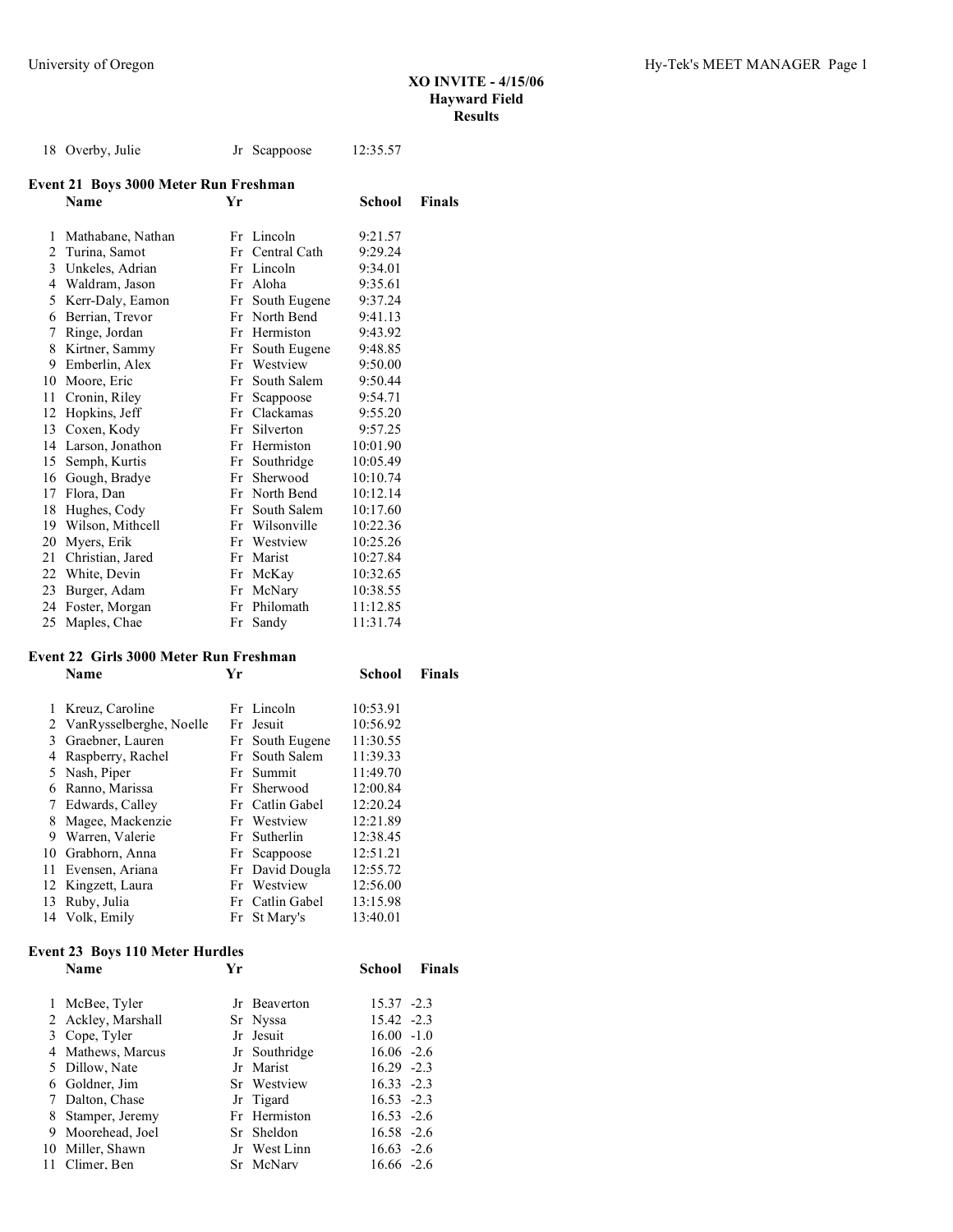**School Finals** 

|    | 12 Lind, Kersee    |    | Jr Hermiston    | $16.74 - 2.3$   |
|----|--------------------|----|-----------------|-----------------|
| 13 | Massey, Lloyd      |    | Sr Sprague      | $16.77 - 2.3$   |
| 14 | Mondry, Eli        |    | Sr Summit       | $17.17 - 1.0$   |
| 15 | Bowers, Brian      |    | Jr Churchill    | $17.22 - 2.6$   |
|    | 16 Serres, Eric    |    | So Clackamas    | $17.36 - 1.0$   |
| 17 | Sargent, Zach      |    | Sr Scappoose    | $17.44 - 1.0$   |
| 18 | Blackham, Michael  |    | Sr Sherwood     | $17.65 - 1.0$   |
| 19 | Quitevis, Derek    | Jr | Aloha           | $17.65 - 1.0$   |
| 20 | Hayward, Trevor    |    | So Sandy        | $17.67 - 2.6$   |
| 21 | Roby, Roosevelt    |    | Sr Springfield  | 17.86 -2.6      |
| 22 | Beasley, Brannon   |    | Jr Benson       | 17.88 -2.6      |
| 23 | Nelson, Aaron      |    | Fr Sheldon      | 17.91<br>$-1.0$ |
| 24 | East, Brennan      |    | Jr David Dougla | 17.91<br>$-2.6$ |
| 25 | Kessinger, Michael |    | Sr Newport      | $17.95 - 2.6$   |
| 26 | Snell, Cody        |    | Jr Catlin Gabel | 17.95<br>$-2.6$ |
| 27 | Pederson, Dean     |    | Sr Molalla      | $18.22 - 2.6$   |
|    | 28 Fennimore, Pat  |    | Sr Silverton    | 18.23<br>$-2.6$ |
|    | 29 Lewis, Sean     |    | Fr Damascus Chr | $18.73 - 2.6$   |
| 30 | Jenkins, Trever    |    | Jr McKay        | $-2.6$<br>19.09 |
|    |                    |    |                 |                 |

# **Event 24 Girls 100 Meter Hurdles**

| 1              | Mathabane, Bianca                  |    | Jr Lincoln      | $15.29 - 1.3$ |               |
|----------------|------------------------------------|----|-----------------|---------------|---------------|
|                | 2 Martin, Jewel                    |    | Jr Benson       | $15.68 - 1.3$ |               |
|                | (Event 24 Girls 100 Meter Hurdles) |    |                 |               |               |
|                | Name                               | Yr |                 | <b>School</b> | <b>Finals</b> |
|                |                                    |    |                 |               |               |
| 3              | Miller, Maddie                     | Jr | Catlin Gabel    | $16.15 - 1.3$ |               |
| $\overline{4}$ | Zimmerman, Lindsay                 | Sr | Summit          | 16.82         | $-1.3$        |
| 5              | Monson, Karinne                    |    | Sr Westview     | 17.11         | $-1.9$        |
|                | 6 Kinnier, Hannah                  |    | Jr Westview     | 17.11         | $-1.9$        |
| $\tau$         | Walters, Kelli                     |    | Jr West Linn    | 17.21         | $-1.3$        |
| 8              | Rhodes, Rebecca                    |    | So South Salem  | $17.30 - 1.3$ |               |
| 9              | Kumar, Suni                        |    | Jr Summit       | $17.30 - 1.3$ |               |
| 10             | Gardner, BB                        |    | Sr Sandy        | 17.42 -2.5    |               |
| 11             | Sime, Katie                        | Fr | South Salem     | $17.50 -2.4$  |               |
| 12             | Keifer, Mandy                      |    | Jr North Salem  | 17.58 -1.9    |               |
| 13             | Johnson, Irene                     |    | Jr David Dougla | $17.60 -2.5$  |               |
| 14             | Finney, Casey                      |    | Jr Southridge   | 17.71         | $-1.9$        |
| 15             | Monk, Jennifer                     |    | Fr Jesuit       | 17.79 -2.5    |               |
| 16             | Wilkins, Kate                      |    | So Marist       | $17.82 - 1.9$ |               |
| 17             | Flair, Kyndra                      |    | Jr McNary       | 17.86 -2.5    |               |
| 18             | Baisch, Leah                       |    | Jr McNary       | $18.00 -2.5$  |               |
| 19             | Otteson, Angie                     |    | Sr Barlow       | $18.05 -2.5$  |               |
| 20             | Borok, Annie                       |    | Jr Westview     | $18.13 - 1.7$ |               |
| 21             | Williams, Kiyah                    |    | Fr Sheldon      | $18.20 - 1.9$ |               |
| 22             | Von Arx, Laura                     |    | Sr Hermiston    | $18.25 - 1.7$ |               |
| 23             | Reed, Lisa                         |    | So Molalla      | $18.29 - 1.7$ |               |
| 24             | Ousterhout, Deidre                 |    | Sr Silverton    | $18.30 - 1.7$ |               |
| 25             | Reid, Kaitllyn                     |    | Jr West Linn    | $18.33 - 2.5$ |               |
| 26             | Nelson, Amy                        | Jr | Sheldon         | 18.50 -1.9    |               |
| 27             | Morris, Katie                      | So | Sprague         | 18.56 -2.4    |               |
| 28             | Stephens, Kimberly                 |    | So Damascus Chr | $18.83 - 1.7$ |               |
| 29             | Toll, Lyndsay                      |    | Fr McNary       | $19.00 -2.4$  |               |
| 30             | Holding, Emily                     | Jr | Damascus Chr    | $19.08 - 1.3$ |               |
| 31             | Hunt, Lindsay                      |    | So Aloha        | 19.17 -2.4    |               |
| 32             | Holding, Rebecca                   |    | Fr Damascus Chr | 19.23 -2.4    |               |
| 33             | Hale, Shawna                       |    | Fr Molalla      | $19.25 - 1.7$ |               |
| 34             | Gabbert, Corina                    |    | Sr Catlin Gabel | $19.26 -2.4$  |               |
| 35             | Boyd, Samantha                     | So | Oakridge        | 19.33 -2.4    |               |
| 36             | Berry, Ana                         | So | Catlin Gabel    | 24.96         | $-1.7$        |
|                |                                    |    |                 |               |               |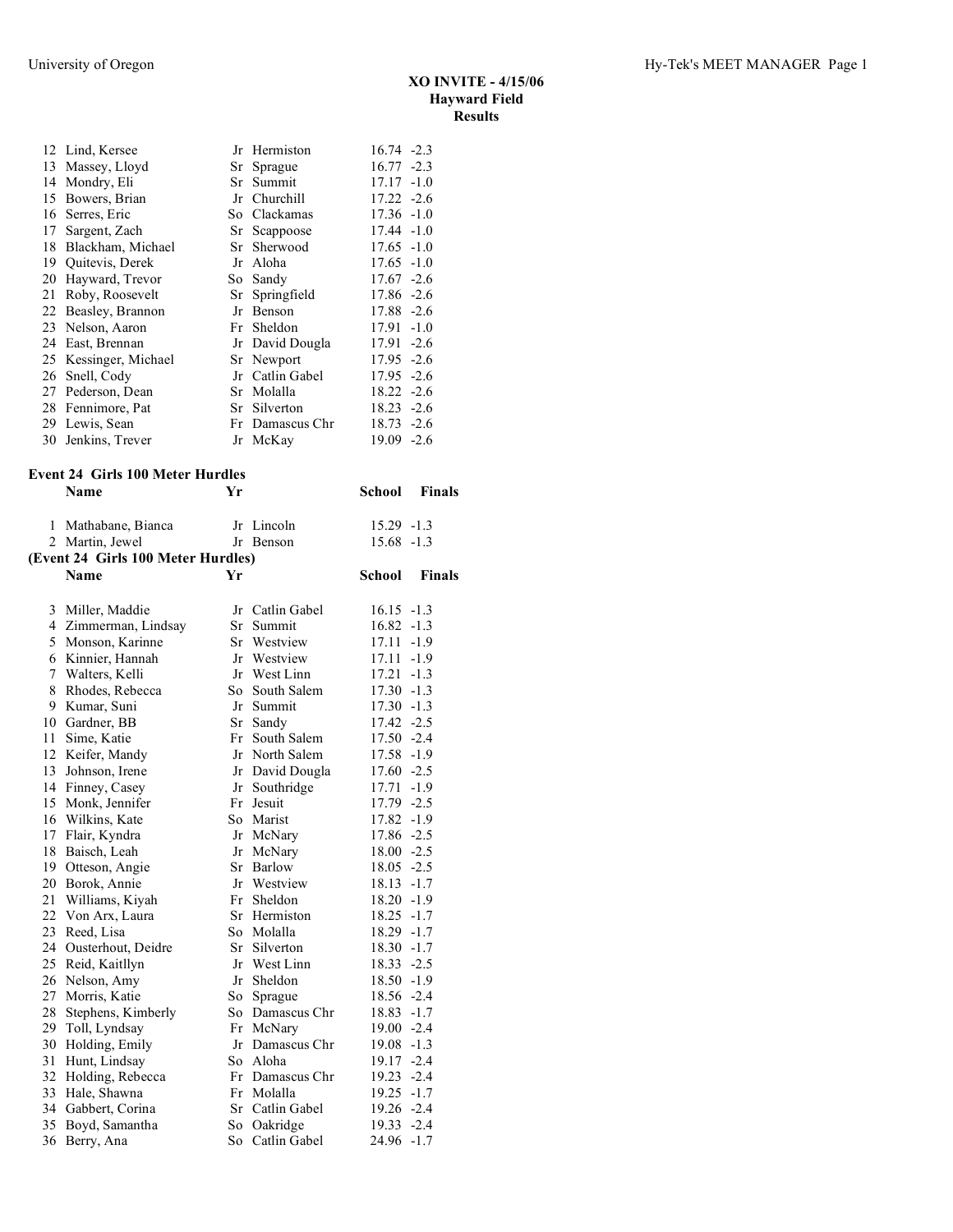## **Event 25 Boys 300 Meter Hurdles Dyestat.com**

|    | Name              | Yr |                | School | Finals |
|----|-------------------|----|----------------|--------|--------|
| 1  | Ackley, Marshall  |    | Sr Nyssa       | 39.48  |        |
| 2  | McBee, Tyler      | Jr | Beaverton      | 39.91  |        |
| 3  | Zaganiacz, John   |    | Sr Wilsonville | 39.97  |        |
| 4  | Cope, Tyler       | Jr | Jesuit         | 40.43  |        |
| 5  | Comstock, Kevin   |    | Sr Sutherlin   | 41.46  |        |
| 6  | Goldner, Jim      |    | Sr Westview    | 41.55  |        |
| 7  | Climer, Ben       | Sr | McNary         | 41.67  |        |
| 8  | McGraw, Cody      |    | Sr Barlow      | 41.71  |        |
| 9  | Lind, Kersee      | Jr | Hermiston      | 41.94  |        |
| 10 | Woodard, Blake    | Jr | Westview       | 42.06  |        |
| 11 | Fekete, Sean      |    | Sr Tigard      | 42.55  |        |
| 12 | Brouse, Kyle      | Jr | McNary         | 42.83  |        |
| 13 | Moorehead, Joel   | Sr | Sheldon        | 43.06  |        |
| 14 | Stamper, Jeremy   | Fr | Hermiston      | 43.08  |        |
| 15 | Miller, Shawn     | Jr | West Linn      | 43.45  |        |
| 16 | Shetler, Jonny    |    | Sr Silverton   | 43.58  |        |
| 17 | Mathews, Marcus   | Jr | Southridge     | 43.64  |        |
| 18 | Snell, Cody       | Jr | Catlin Gabel   | 43.69  |        |
| 19 | Beasley, Brannon  | Jr | Benson         | 43.73  |        |
| 20 | Inahara, Greg     |    | So Clackamas   | 43.91  |        |
| 21 | Mondry, Eli       | Sr | Summit         | 44.11  |        |
| 22 | Nelson, Aaron     | Fr | Sheldon        | 44.35  |        |
| 23 | East, Brennan     | Jr | David Dougla   | 44.60  |        |
|    | 24 Lewis, Sean    | Fr | Damascus Chr   | 45.51  |        |
| 25 | Blackham, Michael | Sr | Sherwood       | 45.61  |        |
| 26 | Ho, Tony          | Jr | David Dougla   | 47.10  |        |

# **Event 26 Girls 300 Meter Hurdles Dyestat.com**

|    | Name                  | Yr   |                 | School | <b>Finals</b> |
|----|-----------------------|------|-----------------|--------|---------------|
| 1  | Mathabane, Bianca     |      | Jr Lincoln      | 45.72  |               |
|    | 2 Martin, Jewel       |      | Jr Benson       | 45.94  |               |
| 3  | Rife, Alyssa          | So - | Southridge      | 45.99  |               |
| 4  | DeHass, Nina          | Jr   | South Eugene    | 47.27  |               |
|    | 5 Kinnier, Hannah     |      | Jr Westview     | 47.52  |               |
| 6  | Zimmerman, Lindsay    | Sr   | Summit          | 48.15  |               |
| 7  | Farley, Jenny         |      | Sr Wilsonville  | 49.19  |               |
| 8  | Nelson, Amy           |      | Jr Sheldon      | 49.94  |               |
| 9  | Gardner, BB           |      | Sr Sandy        | 49.98  |               |
| 10 | Browning, Katie       |      | Sr David Dougla | 50.04  |               |
| 11 | Otteson, Angie        |      | Sr Barlow       | 50.28  |               |
|    | 12 Baisch, Leah       |      | Jr McNary       | 50.48  |               |
| 13 | Curry, Sarah          |      | Jr Beaverton    | 50.58  |               |
|    | 14 Monson, Karinne    |      | Sr Westview     | 51.01  |               |
|    | 15 Flair, Kyndra      |      | Jr McNary       | 51.44  |               |
| 16 | Reid, Kaitllyn        |      | Jr West Linn    | 51.46  |               |
| 17 | Southward, Megan      | Fr   | Sprague         | 51.63  |               |
|    | 18 Johnson, Irene     |      | Jr David Dougla | 51.81  |               |
|    | 19 Miller, Maddie     |      | Jr Catlin Gabel | 52.05  |               |
| 20 | Walters, Kelli        |      | Jr West Linn    | 52.11  |               |
| 21 | Anderson, Ginny       |      | Jr Marist       | 52.31  |               |
|    | 22 Ousterhout, Deidre |      | Sr Silverton    | 52.80  |               |
|    | 23 Sime, Katie        | Fr   | South Salem     | 53.05  |               |
|    | 24 Holding, Rebecca   |      | Fr Damascus Chr | 53.91  |               |
|    | 25 Morris, Katie      |      | So Sprague      | 53.92  |               |
| 26 | Holding, Emily        | Jr   | Damascus Chr    | 54.03  |               |
| 27 | Thrift, Coleen        | So - | Sherwood        | 54.03  |               |
|    | 28 Gabbert, Corina    |      | Sr Catlin Gabel | 54.22  |               |
|    | 29 Boyd, Samantha     | So   | Oakridge        | 54.26  |               |
|    | 30 Reed, Lisa         |      | So Molalla      | 54.31  |               |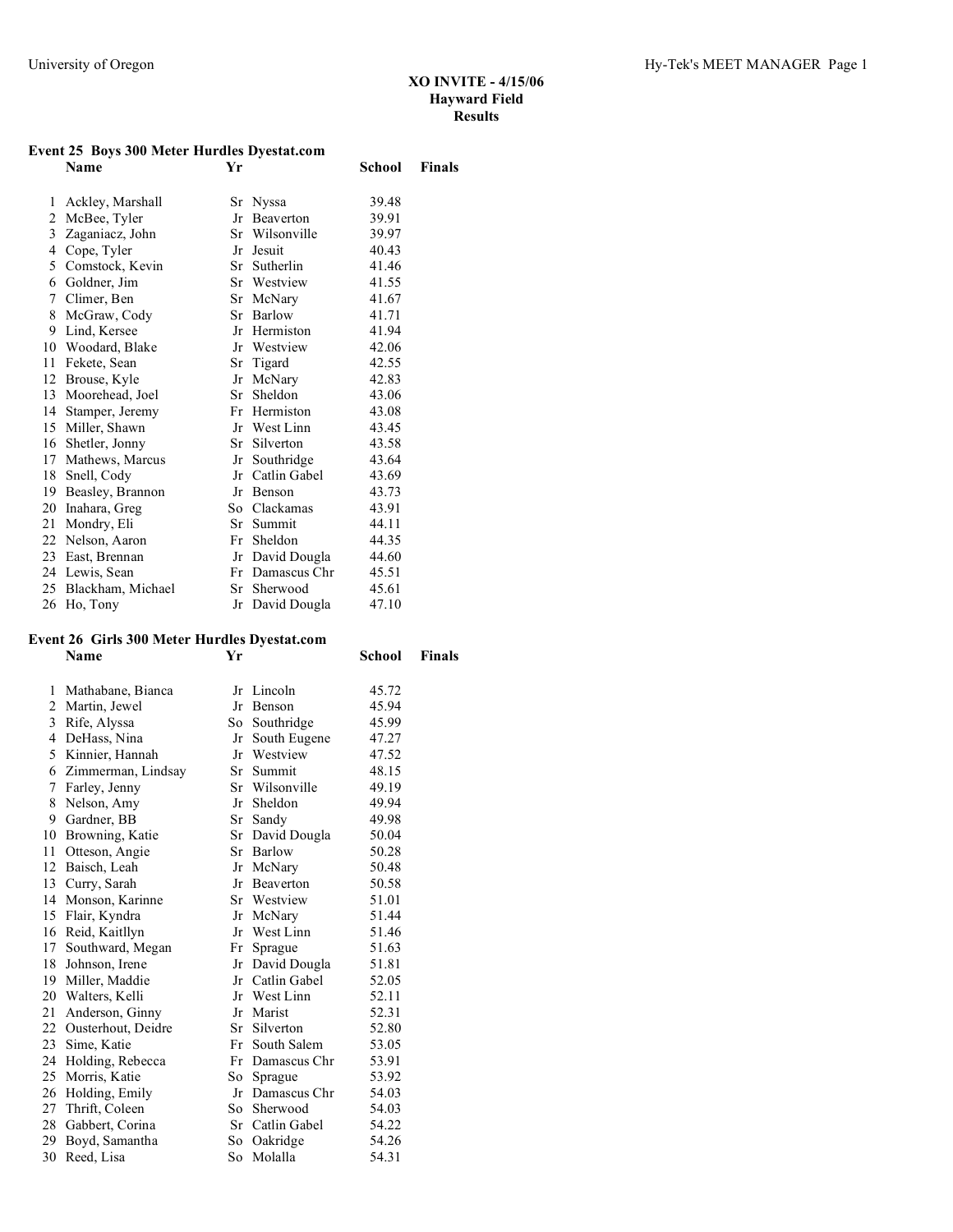|    | 31 Keller, Isabel                            |    | Sr St Mary's    | 54.69    |               |
|----|----------------------------------------------|----|-----------------|----------|---------------|
|    | 32 Stewart, Claire                           |    | Jr Catlin Gabel | 55.23    |               |
|    | <b>Event 28 Boys 3000 Meter Steeplechase</b> |    |                 |          |               |
|    | Name                                         | Yr |                 | School   | Finals        |
| 1  | Morgan, Taylor                               |    | So Central Cath | 9:38.33  |               |
| 2  | Klotz, Kenny                                 |    | Sr Central Cath | 9:38.37  |               |
| 3  | Sherman, David                               |    | JR McKenzie     | 10:02.53 |               |
| 4  | Juarez, Walter                               |    | Jr Hermiston    | 10:10.81 |               |
| 5  | Dean, Justin                                 |    | Sr Hermiston    | 10:35.02 |               |
| 6  | Smith, Matt                                  |    | Sr Jesuit       | 10:44.87 |               |
| 7  | Altemus, Ben                                 |    | Jr Oakridge     | 10:53.23 |               |
| 8  | Lewis, Grant                                 |    | Jr David Dougla | 10:53.75 |               |
| 9  | Semph, Tom                                   |    | Jr Southridge   | 11:04.59 |               |
|    | (Event 28 Boys 3000 Meter Steeplechase)      |    |                 |          |               |
|    | Name                                         | Yr |                 | School   | <b>Finals</b> |
| 10 | Jabin, Zach                                  |    | So McKay        | 11:31.63 |               |
| 11 | Convers, Greg                                |    | So Catlin Gabel | 11:44.82 |               |
| 12 | Fischer, Skyler                              |    | Fr Molalla      | 12:17.21 |               |
| 13 | Kish, John                                   |    | Jr Philomath    | 12:28.77 |               |
|    |                                              |    |                 |          |               |

#### **Event 29 Girls 2000 Meter Steeplechase Shutterbug**

| Name                     | Yг |                 | School  | Finals |
|--------------------------|----|-----------------|---------|--------|
| 1 Drouet, Taylor         |    | Jr South Eugene | 8:07.97 |        |
| 2 Snawder, Erika         |    | Sr South Salem  | 8:12.75 |        |
| 3 Everetts, Megan        |    | So McKay        | 8:17.86 |        |
| 4 Rowley, Hannah         |    | Sr Portland Wal | 8:26.45 |        |
| 5 Everetts, Janelle      |    | So McKay        | 8:27.46 |        |
| 6 Landry, Maggie         |    | Jr Summit       | 8:44.84 |        |
| 7 Flemming, Nicole       |    | JR McKenzie     | 8:52.46 |        |
| 8 Browning-Kamins, Jenna |    | Fr Philomath    | 9:30.58 |        |
| Gross, Kelsey            |    | Fr St Mary's    | 9:37.86 |        |

## **Event 31 Boys 4x100 Meter Relay**

|        | $\mathbf{u} \cdot \mathbf{v} \cdot \mathbf{v}$<br>TATOO MEULU TUUHT |       |               |
|--------|---------------------------------------------------------------------|-------|---------------|
|        | Team                                                                | Relay | <b>Finals</b> |
| 1      | Barlow                                                              |       | 43.73         |
| 2      | North Salem                                                         |       | 43.80         |
| 3      | Westview                                                            |       | 43.82         |
| 4      | Lincoln                                                             |       | 44.28         |
| 5      | Jesuit                                                              |       | 44.30         |
| 6      | Benson                                                              |       | 44.40         |
| 7      | Sherwood                                                            |       | 44.45         |
| 8      | Summit                                                              |       | 44.46         |
| 9      | McKay                                                               |       | 44.66         |
| 10     | Southridge                                                          |       | 44.66         |
| 11     | Churchill                                                           |       | 44.98         |
| 12     | Tigard                                                              |       | 44.99         |
| 13     | Silverton                                                           |       | 45.03         |
| 14     | Beaverton                                                           |       | 45.18         |
| 15     | Hermiston                                                           |       | 45.25         |
| 16     | Wilsonville                                                         |       | 45.27         |
| 17     | West Linn                                                           |       | 45.35         |
| 18     | Scappoose                                                           |       | 45.77         |
| 19     | Clackamas                                                           |       | 46.03         |
| 20     | Sheldon                                                             |       | 46.12         |
| 21     | North Bend                                                          |       | 46.86         |
| 22     | Sandy                                                               |       | 47.10         |
| 23     | McNary                                                              |       | 47.26         |
| $2\pi$ | $\Omega$ <sub>Outh</sub> $\Omega$ <sub>lem</sub>                    |       | 17.27         |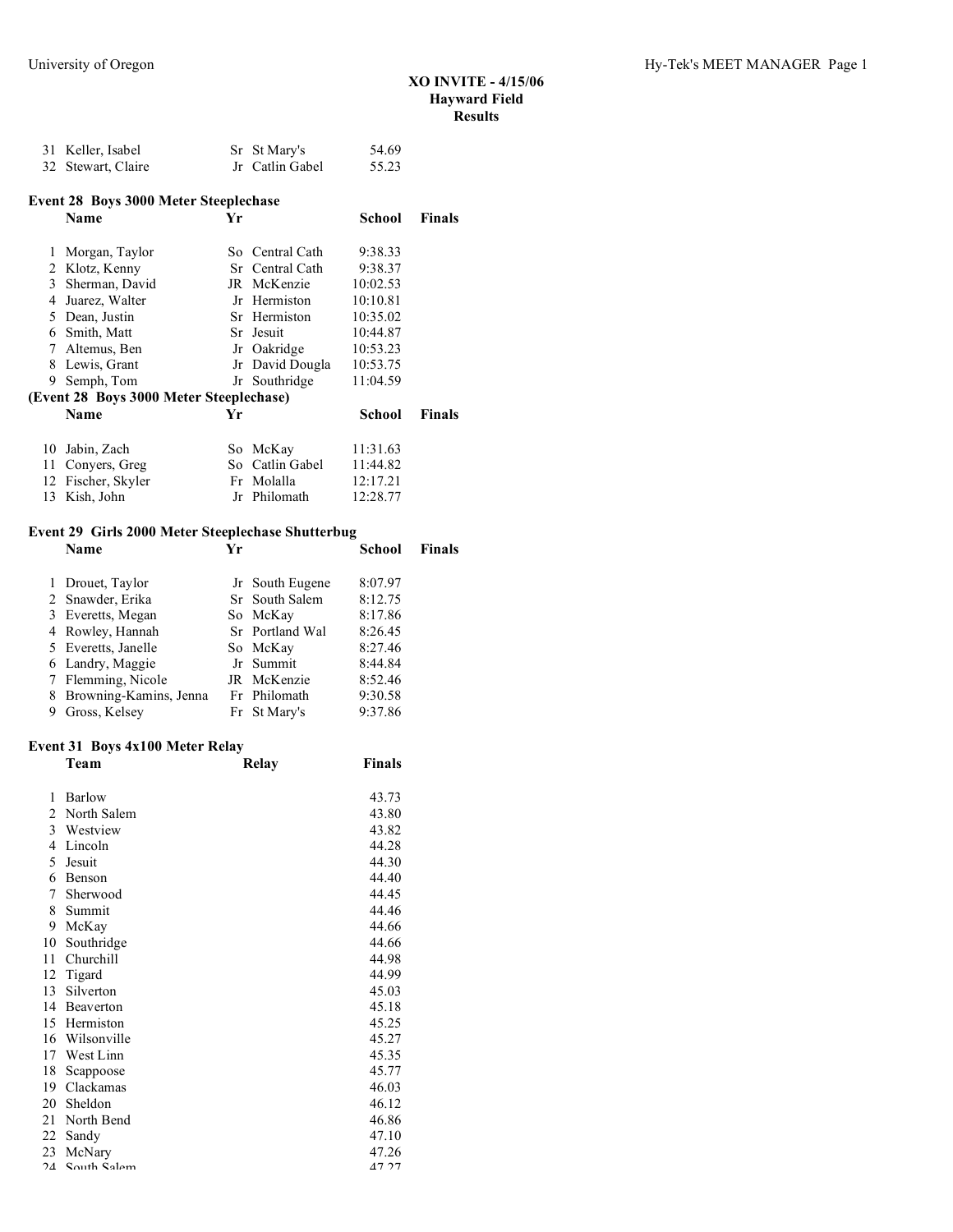| 25 David Douglas    | 47.45      |
|---------------------|------------|
| 26 Central Catholic | 47.76      |
| 27 N. Clackamas     | 47.82      |
| 28 Aloha            | 47.84      |
| --- Marist          | <b>DNF</b> |
| --- Pendleton       | DO         |

## **Event 33 Girls 4x100 Meter Relay**

|                | Team               | <b>Relay</b> | <b>Finals</b> |
|----------------|--------------------|--------------|---------------|
| 1              | Benson             |              | 50.13         |
| $\overline{c}$ | Southridge         |              | 50.29         |
| 3              | David Douglas      |              | 50.46         |
| 4              | Hermiston          |              | 50.73         |
| 5              | Sandy              |              | 51.50         |
| 6              | Lincoln            |              | 51.58         |
| 7              | Jesuit             |              | 51.73         |
| 8              | Sheldon            |              | 51.95         |
| 9              | Pendleton          |              | 52.13         |
| 10             | Summit             |              | 52.21         |
| 11             | Wilsonville        |              | 52.47         |
| 12             | Catlin Gabel       |              | 52.61         |
| 13             | Clackamas          |              | 52.68         |
| 14             | Aloha              |              | 52.75         |
| 15             | Sprague            |              | 52.84         |
| 16             | Beaverton          |              | 52.99         |
| 17             | Sherwood           |              | 53.07         |
| 18             | Barlow             |              | 53.14         |
| 19             | Molalla            |              | 53.34         |
| 20             | McNary             |              | 53.49         |
| 21             | Philomath          |              | 54.06         |
| 22             | Silverton          |              | 54.28         |
| 23             | St Mary's          |              | 55.11         |
| 24             | North Bend         |              | 55.16         |
| 25             | Damascus Christian |              | 55.92         |
| 26             | Sutherlin          |              | 59.33         |
|                | Churchill          |              | DNF           |
| ---            | Marist             |              | <b>DNF</b>    |

#### **Event 34 Boys 4x400 Meter Relay Oregonlive.**

|    | Team             | Relay | <b>Finals</b> |
|----|------------------|-------|---------------|
|    |                  |       |               |
| 1  | Benson           |       | 3:28.44       |
| 2  | McNary           |       | 3:30.99       |
| 3  | Molalla          |       | 3:31.22       |
| 4  | Newport          |       | 3:33.39       |
| 5  | Summit           |       | 3:33.77       |
| 6  | Sandy            |       | 3:34.04       |
| 7  | Jesuit           |       | 3:34.05       |
| 8  | Silverton        |       | 3:34.06       |
| 9  | Hermiston        |       | 3:34.17       |
| 10 | Beaverton        |       | 3:34.33       |
| 11 | Sheldon          |       | 3:35.88       |
| 12 | Lincoln          |       | 3:35.90       |
| 13 | Barlow           |       | 3:36.23       |
| 14 | Sutherlin        |       | 3:37.05       |
| 15 | St Mary's        |       | 3:37.26       |
| 16 | Tigard           |       | 3:37.32       |
| 17 | David Douglas    |       | 3:38.09       |
| 18 | South Salem      |       | 3:38.42       |
| 19 | Central Catholic |       | 3:39.59       |
| 20 | Southridge       |       | 3:41.20       |
| 21 | West Linn        |       | 3:41.32       |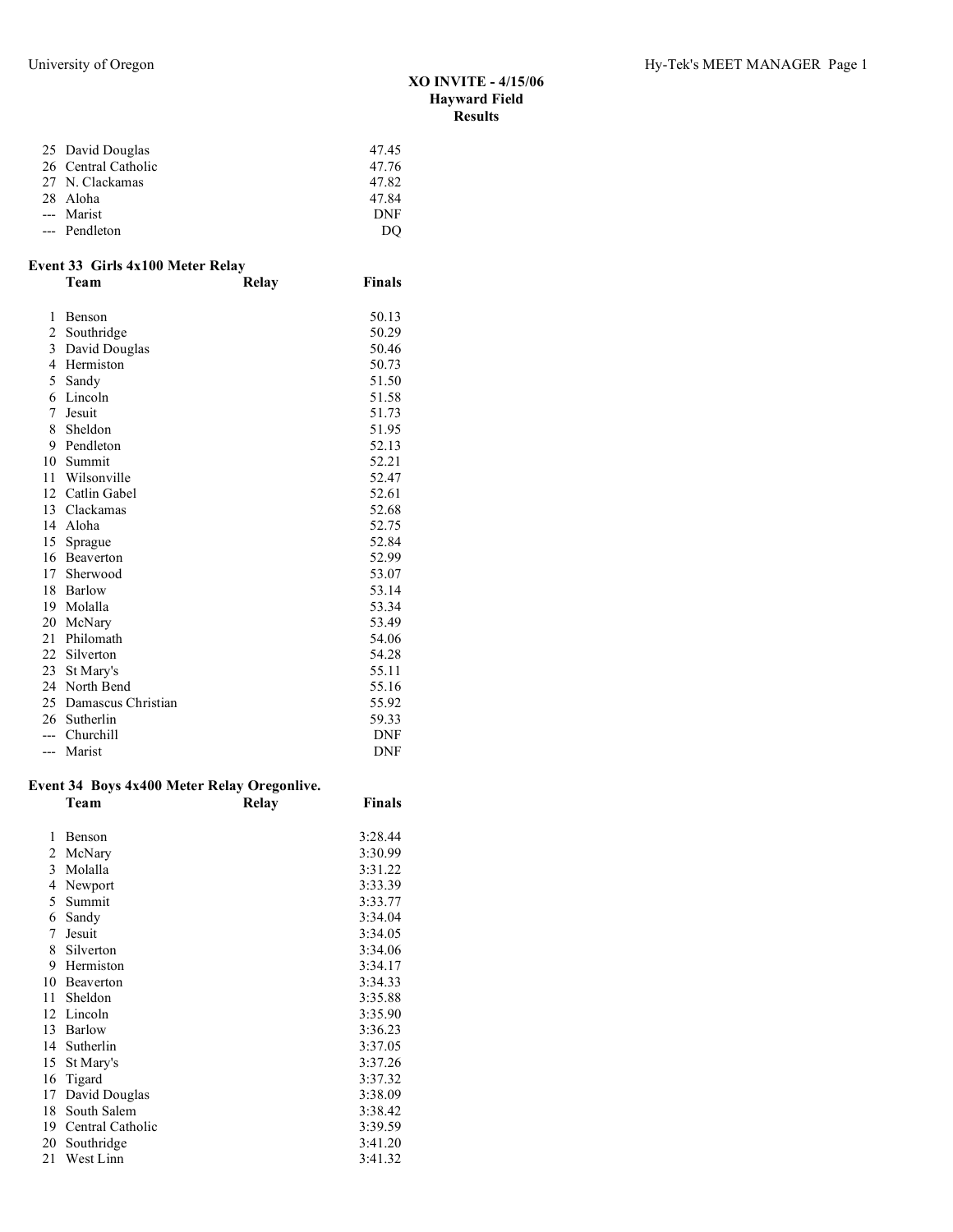| 22 Churchill          | 3:41.47 |
|-----------------------|---------|
| 23 Marist             | 3:42.11 |
| 24 Sprague            | 3:43.95 |
| 25 Philomath          | 3:48.82 |
| 26 Damascus Christian | 3:55.62 |
| --- Wilsonville       | DO      |
|                       |         |

### **Event 35 Girls 4x400 Meter Relay Oregonlive. Team Relay Finals**

| 1  | Summit           | 4:07.99 |
|----|------------------|---------|
| 2  | South Eugene     | 4:09.39 |
| 3  | Marist           | 4:10.62 |
| 4  | Sandy            | 4:11.64 |
| 5  | Southridge       | 4:11.71 |
| 6  | Jesuit           | 4:12.13 |
| 7  | Central Catholic | 4:13.19 |
| 8  | Lincoln          | 4:16.74 |
| 9  | Beaverton        | 4:17.19 |
| 9  | Sherwood         | 4:17.19 |
| 11 | Sheldon          | 4:17.24 |
| 12 | Wilsonville      | 4:17.57 |
| 13 | Newport          | 4:19.89 |
| 14 | Churchill        | 4:20.83 |
| 15 | Philomath        | 4:21.40 |
| 16 | Hermiston        | 4:21.67 |
| 17 | McNary           | 4:22.47 |
| 18 | St Mary's        | 4:23.97 |
| 19 | Molalla          | 4:25.62 |
| 20 | Aloha            | 4:28.41 |
| 21 | Sprague          | 4:30.38 |
| 22 | Silverton        | 4:34.40 |
|    | 23 West Linn     | 4:38.65 |

## **Event 36 Boys 1600 Sprint Medley**

|    | Team          | Relay | <b>Finals</b> |
|----|---------------|-------|---------------|
|    |               |       |               |
| 1  | Jesuit        |       | 3:41.67       |
| 2  | McKay         |       | 3:43.55       |
| 3  | Summit        |       | 3:45.58       |
| 4  | Lincoln       |       | 3:51.55       |
| 5  | N. Clackamas  |       | 3:53.58       |
| 6  | Clackamas     |       | 3:54.00       |
| 7  | Marist        |       | 3:54.45       |
| 8  | David Douglas |       | 3:54.66       |
| 9  | Oakridge      |       | 3:55.63       |
| 10 | Benson        |       | 3:56.51       |
| 11 | West Linn     |       | 3:56.58       |
| 12 | Wilsonville   |       | 3:57.70       |
| 13 | Sheldon       |       | 3:58.68       |
| 14 | Molalla       |       | 4:06.83       |
| 15 | Aloha         |       | 4:09.04       |
| 16 | Barlow        |       | 4:17.46       |

## **Event 37 Girls 1600 Sprint Medley**

| Team            | <b>Relay</b> | <b>Finals</b> |
|-----------------|--------------|---------------|
|                 |              |               |
| 1 Lincoln       |              | 4:28.34       |
| 2 Hermiston     |              | 4:29.14       |
| 3 Jesuit        |              | 4:30.07       |
| 4 Sheldon       |              | 4:34.53       |
| 5 Marist        |              | 4:35.64       |
| 6 David Douglas |              | 4:38.16       |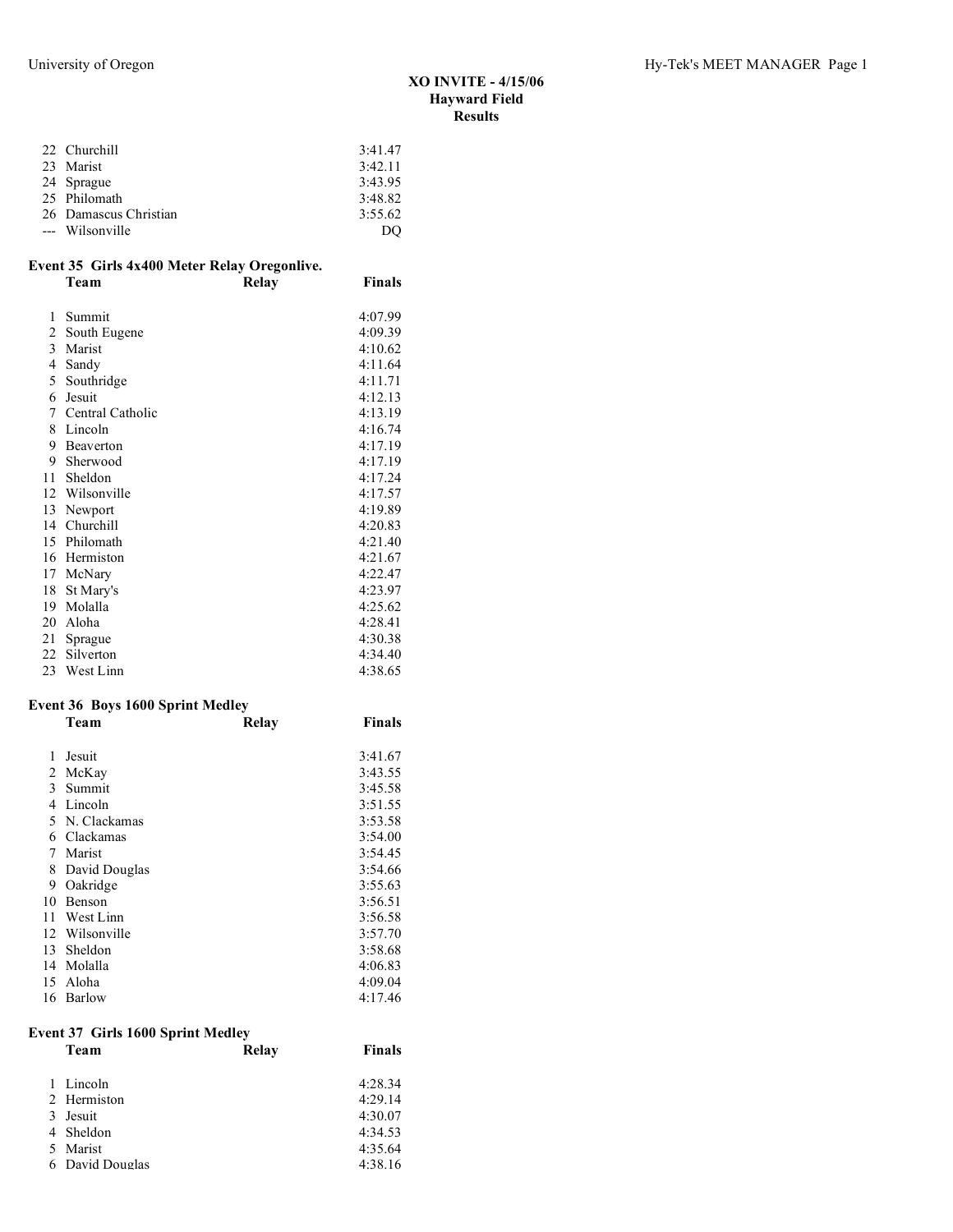| 7 Wilsonville | 4:41.39 |
|---------------|---------|
| 8 Barlow      | 4:42.67 |
| 9 St Mary's   | 4:44.25 |
| 10 Benson     | 4:44.48 |
| 11 Summit     | 4:49.22 |
| 12 Molalla    | 4:50.23 |
| 13 Clackamas  | 4:50.99 |
| 14 Oakridge   | 4:59.06 |

## **Event 38 Boys Distance Medley**

|    | Team             | Relay | <b>Finals</b> |
|----|------------------|-------|---------------|
|    |                  |       |               |
|    | Central Catholic |       | 10:34.95      |
| 2  | Jesuit           |       | 10:58.21      |
| 3  | South Eugene     |       | 10:58.24      |
| 4  | Lincoln          |       | 11:07.22      |
|    | 5 David Douglas  |       | 11:13.82      |
| 6  | McKay            |       | 11:16.57      |
|    | Summit           |       | 11:16.59      |
| 8  | Barlow           |       | 11:30.08      |
| 9  | Southridge       |       | 11:34.61      |
| 10 | Marist           |       | 11:35.54      |
| 11 | Wilsonville      |       | 11:36.21      |
| 12 | Oakridge         |       | 11:57.04      |
| 13 | Aloha            |       | 12:10.70      |
| 14 | Molalla          |       | 12:22.32      |

## **Event 39 Girls Distance Medley**

|    | Team           | Relay | <b>Finals</b> |
|----|----------------|-------|---------------|
|    |                |       |               |
|    | Jesuit         |       | 13:05.31      |
|    | 2 Southridge   |       | 13:12.50      |
| 3  | Lincoln        |       | 13:18.73      |
|    | 4 South Eugene |       | 13:21.71      |
| 5. | Marist         |       | 13:21.91      |
| 6  | West Linn      |       | 13:24.27      |
|    | Molalla        |       | 13:34.67      |
| 8  | - Summit       |       | 13:39.64      |
| 9  | McKay          |       | 13:48.33      |
| 10 | Wilsonville    |       | 14:08.85      |
| 11 | Sheldon        |       | 14:11.46      |
| 12 | Barlow         |       | 14:14.15      |
| 13 | Aloha          |       | 14:29.64      |

## **Event 40 Boys High Jump Opens at 5'7**

|    | -<br>Name           | Yr |                 | School      | Finals |
|----|---------------------|----|-----------------|-------------|--------|
|    | Peiskee, Barry      |    | Fr Sheldon      | 6-03.00     |        |
| 2  | Poppe, Tyler        |    | Sr Churchill    | $6 - 03.00$ |        |
|    | 2 McVein, Aaron     |    | Sr Sheldon      | $6 - 03.00$ |        |
| 4  | Frosland, Matt      |    | Sr Marist       | 6-01.00     |        |
|    | 5 Nelson, Phil      |    | Sr McNary       | 6-01.00     |        |
| 6  | Blair, Craig        |    | Sr McNary       | $5-11.00$   |        |
| 7  | Monroe, Sean        |    | Jr South Salem  | $5-11.00$   |        |
| 7  | Thurn, Trevor       |    | Sr Springfield  | $5-11.00$   |        |
| 9  | Wegner, Robert      |    | Sr Tigard       | 5-09.00     |        |
| 9  | Gilpin, Nick        |    | Jr David Dougla | 5-09.00     |        |
| 9  | Patterson, Spencer  |    | So Tigard       | 5-09.00     |        |
| 12 | Andersen, Jesse     |    | Sr Sandy        | 5-09.00     |        |
| 13 | Cox, Nik            |    | Sr Newport      | 5-09.00     |        |
|    | 13 Timm, Austen     |    | So Southridge   | 5-09.00     |        |
|    | 13 Nicholls, Austin |    | Sr North Bend   | 5-09.00     |        |
|    | 16 Burbank, Bruce   |    | Jr Newport      | 5-09.00     |        |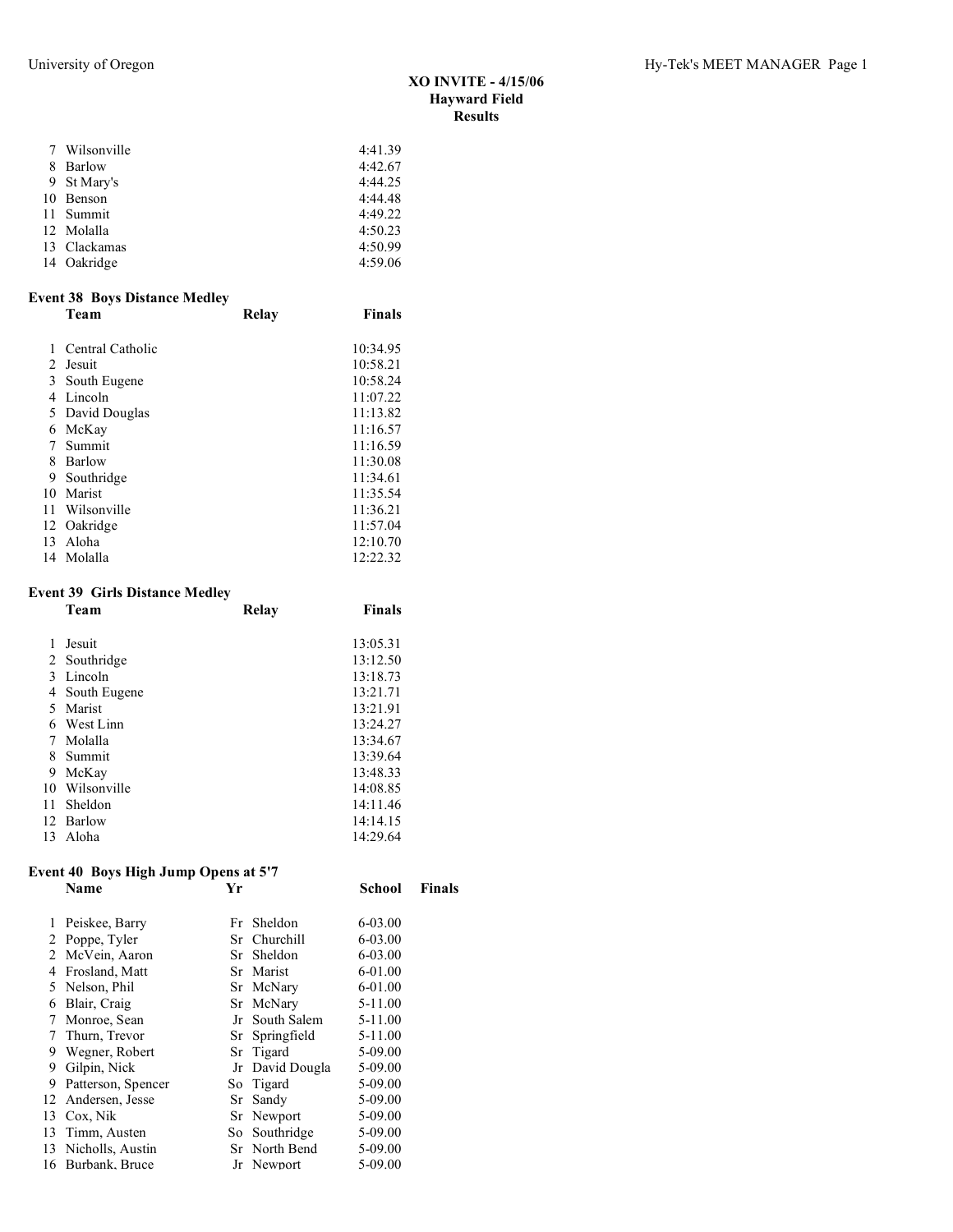**School Finals** 

## **(Event 40 Boys High Jump Opens at 5'7)**

|    | -<br>Name              | Yr |                 | School  | <b>Finals</b> |
|----|------------------------|----|-----------------|---------|---------------|
|    | 17 Lindquist, Seth     |    | Jr Damascus Chr | 5-09.00 |               |
|    | 18 Kerem, Ingmar       |    | Jr Lincoln      | 5-09.00 |               |
|    | 18 Calloway, Curtis    |    | So David Dougla | 5-09.00 |               |
| 20 | Hester, Jeff           |    | Jr Damascus Chr | 5-07.00 |               |
|    | 21 Porterfield, Harlan |    | Fr Summit       | 5-07.00 |               |
| 21 | Kintz, Nathan          |    | Sr Clackamas    | 5-07.00 |               |
| 21 | Manzo, Jesse           |    | So North Salem  | 5-07.00 |               |
|    | --- Kendrick, Michael  |    | So North Salem  | NΗ      |               |
|    | --- Closner, Ryan      |    | Jr Damascus Chr | NH      |               |
|    | --- Starkey, Scott     |    | So North Salem  | NH      |               |
|    | --- Fox, Patrick       |    | Jr Sandy        | NΗ      |               |
|    | --- Coupchiak, Brad    |    | So Philomath    | NH      |               |
|    | --- Butler, Billy      |    | So Hillsboro    | NΗ      |               |
|    | --- Lee, Bryson        |    | Fr Sutherlin    | NΗ      |               |
|    | --- Keel, Isaiah       |    | Jr Westview     | NΗ      |               |
|    | --- Black, Isaac       |    | Sr McKay        | NΗ      |               |

# **Event 41 Girls High Jump Opens at 4'8**

| 1              | Gillespie, Emily    |      | Sr Marist    | 5-02.00     |
|----------------|---------------------|------|--------------|-------------|
| $\overline{2}$ | Oenning, Kristin    | Fr   | Sherwood     | 5-00.00     |
| 3              | Gardner, Natalie    | Fr   | Barlow       | 5-00.00     |
| $\overline{4}$ | Cozad, Caitlin      |      | Sr Hermiston | $4 - 10.00$ |
| 5              | Mckinney, Courtney  |      | Jr Aloha     | 4-10.00     |
| 5              | Villano, Emily      |      | Fr Summit    | $4 - 10.00$ |
| 7              | Boyl, Molly         |      | Sr Lincoln   | $4 - 10.00$ |
| 8              | Deyoe, Emily        | Jr   | David Dougla | 4-08.00     |
| 8              | Mason, Nicole       | So   | Barlow       | 4-08.00     |
| 8              | Zimmerman, Lindsay  | Sr   | Summit       | 4-08.00     |
| 8              | Roberts, Chelsea    | Fr   | South Salem  | 4-08.00     |
| 8              | Von Arx, Sarah      | So   | Hermiston    | 4-08.00     |
| 8              | Price, Heidi        | Jr   | Summit       | 4-08.00     |
| 8              | Richardson, Andrea  | So - | Aloha        | 4-08.00     |
| 15             | Pelchar, Krysta     | Sr   | Sandy        | 4-08.00     |
| 15             | Demars, Sami        |      | So West Linn | 4-08.00     |
| 15             | Scott, Ebonee       | Jr   | David Dougla | 4-08.00     |
| 15             | Sotelo, Maria       | Jr   | North Salem  | 4-08.00     |
| 15             | Wagner, Robin       | So.  | McKay        | 4-08.00     |
| 15             | Skordahl, Zoe       | So - | Oakridge     | 4-08.00     |
| 15             | Mcfarland, Brittany | Jr   | Aloha        | 4-08.00     |
| 15             | Boyd, Samantha      |      | So Oakridge  | 4-08.00     |
| 23             | Opsal, Lauren       | So.  | South Eugene | 4-08.00     |
| 23             | Bowman, Sydney      | So   | Beaverton    | 4-08.00     |
| 23             | Brannon, Trianna    | So   | Tigard       | 4-08.00     |
| $---$          | Crager, Vanessa     | Sr   | Sutherlin    | NΗ          |
| $---$          | Scotch, Kayla       | Jr   | Wilsonville  | NΗ          |
| $---$          | Chou, Tina          | Sr   | Sprague      | NΗ          |
| ---            | Keller, Isabel      | Sr   | St Mary's    | NH          |
| $---$          | Carmony, Shelbie    | Fr   | Sandy        | NΗ          |
| $---$          | Wood, Erin          | Jr   | Jesuit       | NH          |
| $---$          | Torgerson, Susan    | So   | Philomath    | NΗ          |
| ---            | Capri, Chelsea      | Jr   | Newport      | NΗ          |
| $---$          | Meier, Reanna       | So   | Newport      | NΗ          |
| ---            | Looney, Stacie      | So   | Philomath    | NH          |

# **Event 44 Boys Long Jump West**

| <b>Name</b> | Vr          | <b>Finals</b><br>School |
|-------------|-------------|-------------------------|
| 1 Dutra, AJ | Sr Sherwood | $6.84m$ 5.1             |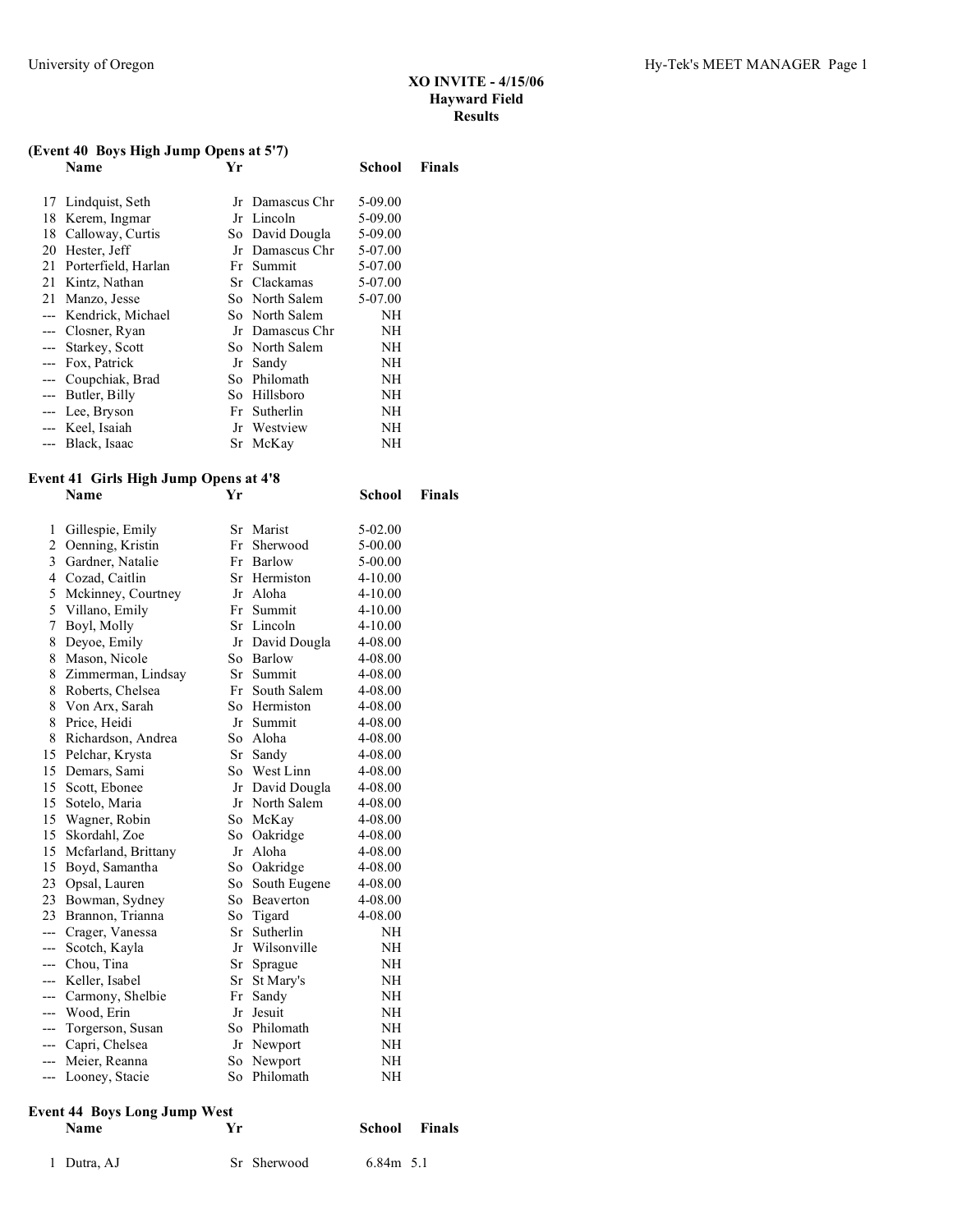| 2   | Felt, Justin     | Sr | Churchill      | $6.80m$ 1.8 |            |
|-----|------------------|----|----------------|-------------|------------|
| 3   | Newsom, Derek    |    | So Silverton   | $6.55m$ 3.3 |            |
| 4   | Akpla, Elvis     | Jr | Lincoln        | 6.54m 2.9   |            |
| 5   | Redfield, Jake   | Sr | Oakland        | 6.52m       | 4.6        |
| 6   | Monroe, Sean     | Jr | South Salem    | 6.36m 2.3   |            |
| 7   | Kintz, Nathan    |    | Sr Clackamas   | $6.05m$ 3.0 |            |
| 8   | Dalton, Chase    | Jr | Tigard         | $6.04m$ 3.1 |            |
| 9   | Burbank, Bruce   | Jr | Newport        | 5.92m NWI   |            |
| 10  | Graves, Jude     | Jr | Aloha          | 5.88m NWI   |            |
| 11  | Casey, Matt      | Sr | Springfield    | 5.87m NWI   |            |
| 11  | Lorenz, Jamie    | Sr | Central Cath   | 5.87m NWI   |            |
| 13  | Wright, DJ       | Fr | Sheldon        | 5.81m       | <b>NWI</b> |
| 14  | Fox, Patrick     | Jr | Sandy          | 5.78m       | <b>NWI</b> |
| 15  | Ballard, Dillon  | So | Barlow         | 5.76m NWI   |            |
| 16  | Seals, Lane      | So | North Bend     | 5.74m NWI   |            |
| 17  | Atanosov, Alex   | Sr | Aloha          | 5.69m NWI   |            |
| 17  | Weatheroy, Paul  | Jr | Jesuit         | 5.69m NWI   |            |
| 19  | Dunn, Travis     |    | So North Salem | 5.67m NWI   |            |
| 20  | Barnes, Peter    | Jr | South Eugene   | 5.63m       | <b>NWI</b> |
| 21  | Pape, Joseph     | So | Tigard         | 5.59m       | <b>NWI</b> |
| 22  | Birkel, Jamesen  |    | Sr North Salem | 5.58m NWI   |            |
| 23. | Gengler, Brad    | Jr | Silverton      | 5.55m NWI   |            |
| 24  | Malley, Jamarian | Jr | Benson         | 5.51m       | <b>NWI</b> |
| 25  | Stratton, Kevin  | Fr | Central Cath   | 5.50m       | <b>NWI</b> |
| 26  | McCrae, Simeon   |    | Sr North Salem | 5.45m NWI   |            |
| 26  | Mathews, Nico    | So | West Linn      | 5.45m NWI   |            |
| 28  | Camat, Keo       | Sr | Jesuit         | 5.38m       | <b>NWI</b> |
| 29  | Clark, Lorenzo   | Sr | Westview       | 5.37m       | <b>NWI</b> |
| 30  | Harvey, Sha      | Jr | Southridge     | 5.28m NWI   |            |
| 31  | Hagger, Laroy    | Sr | Barlow         | 5.23m NWI   |            |
| 32  | Lynch, Mike      | Jr | Sandy          | 5.20m       | <b>NWI</b> |
| 33  | Todd, Zack       | So | Sheldon        | 5.04m       | <b>NWI</b> |
| --- | Seidel, Jake     | Jr | Sandy          | <b>FOUL</b> | <b>NWI</b> |

## **Event 45 Girls Long Jump East**

|    | <b>Name</b>                     | Yr |                 | School       | <b>Finals</b> |
|----|---------------------------------|----|-----------------|--------------|---------------|
| 1  | Rhodes, Rebecca                 |    | So South Salem  | 18-00.25 2.8 |               |
| 2  | Larson, Mackenzie               |    | Sr Pendleton    | 17-02.00     | 2.9           |
| 3  | Mason, Desiri                   | Sr | Benson          | 16-04.50     | 1.0           |
| 4  | Kumar, Suni                     | Jr | Summit          | 16-01.00     | 1.8           |
| 5  | Middlebusher, Christina         |    | Fr Central Cath | 16-01.00     | 5.0           |
| 6  | Miranda, Trinna                 | Fr | Southridge      | 15-10.50     | 4.4           |
| 7  | Wilkins, Kate                   |    | So Marist       | 15-09.00     | 3.1           |
| 8  | Holding, Emily                  | Jr | Damascus Chr    | 15-03.00     | 6.0           |
| 9  | Urbany, Becca                   | Jr | Barlow          | 15-01.50     | NWI           |
| 10 | Bostwick, Kate                  |    | Fr Pendleton    | 15-01.00     | 4.0           |
| 10 | Bates, Braidy                   |    | So Pleasant Hil | 15-01.00     | NWI           |
| 12 | Caccamo, Montse                 | Sr | Summit          | 15-00.00     | 2.2           |
| 12 | Von Arx, Laura                  |    | Sr Hermiston    | 15-00.00     | NWI           |
| 14 | Humphrey, Whitney               |    | Sr Pendleton    | 14-11.75     | NWI           |
| 15 | Deyoe, Emily                    | Jr | David Dougla    | 14-11.00     | 2.5           |
| 16 | Jackson, Whitney                |    | Jr Clackamas    | 14-10.50     | NWI           |
|    | (Event 45 Girls Long Jump East) |    |                 |              |               |
|    | <b>Name</b>                     | Yr |                 | School       | <b>Finals</b> |
| 16 | Clark, Tegan                    |    | Fr Jesuit       | 14-10.50     | 3.0           |
| 18 | Darke, Lauren                   | So | Central Cath    | 14-10.25     | 1.6           |
| 19 | Rice, Nori                      | Jr | <b>Sheldon</b>  | 14-09.50     | NWI           |
| 20 | Cole, Yasmeen                   | Jr | David Dougla    | 14-08.00     | 2.0           |
| 20 | O'Neil, Caitlyn                 |    | Fr Clackamas    | 14-08.00     | NWI           |
| 22 | Sommer, Samantha                | Sr | Sandy           | 14-06.50     | NWI           |
| 22 | Kimball, Katie                  |    | So North Eugene | 14-06.50     | <b>NWI</b>    |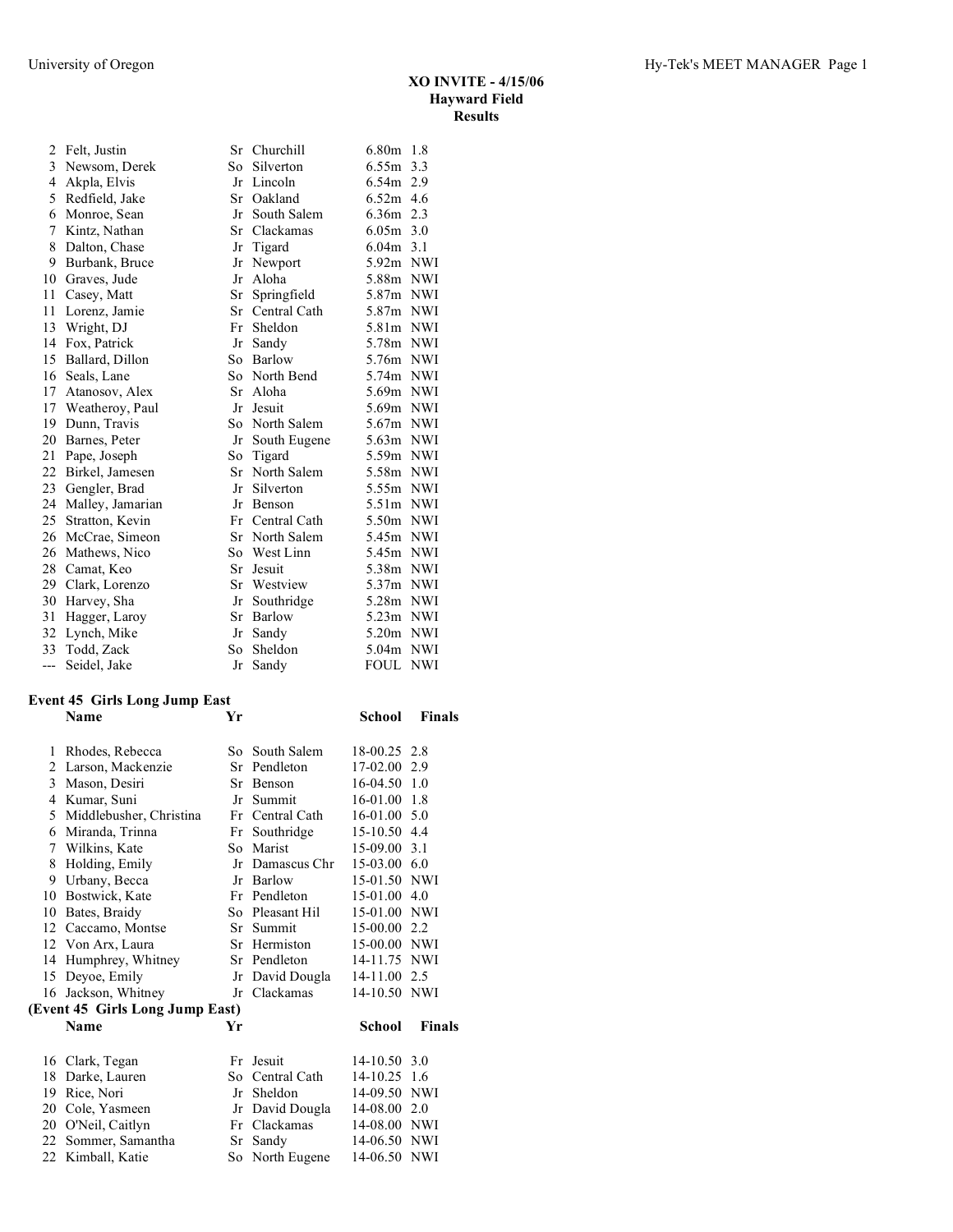| XO INVITE - 4/15/06  |
|----------------------|
| <b>Hayward Field</b> |
| <b>Results</b>       |

| 24 St. Paul, Bryanna   | So Silverton    | 14-05.00 NWI    |  |
|------------------------|-----------------|-----------------|--|
| 24 Rodolf, Jessica     | So North Eugene | 14-05.00 NWI    |  |
| 26 Duran, Tyler        | So McNary       | 13-11.50 NWI    |  |
| 27 Lang, Anna          | Jr South Eugene | 13-11.00 NWI    |  |
| 28 Sly, Colleen        | Sr Newport      | 13-06.50 NWI    |  |
| 29 Condon, Alex        | Jr Sherwood     | 13-05.75 NWI    |  |
| 30 Johnson, Michelle   | Fr Beaverton    | 13-05.25 NWI    |  |
| 31 Federico, Katie     | Fr South Salem  | 13-02.75 NWI    |  |
| 32 Goldschmidt, Lauren | Sr Lincoln      | 13-00.00 NWI    |  |
| 33 Chou, Tina          | Sr Sprague      | 12-10.00 NWI    |  |
| 34 Cox, Mindy          | Fr Silverton    | 12-07.50 NWI    |  |
| 35 Diec, Tiffany       | So Tigard       | 11-11.00 NWI    |  |
| --- Demars, Sami       | So West Linn    | <b>FOUL NWI</b> |  |
| --- Barnett, Anne      | Sr Hermiston    | FOUL NWI        |  |

## **Event 46 Boys Triple Jump East**

|    | Name               | Yr |              | <b>School</b> | <b>Finals</b> |
|----|--------------------|----|--------------|---------------|---------------|
| 1  | Monroe, Sean       | Jr | South Salem  | 44-07.00      | 4.7           |
| 2  | Felt, Justin       | Sr | Churchill    | 43-02.25      | 1.3           |
| 3  | Bruck, Jed         | Sr | Wilsonville  | 43-01.75      | 2.8           |
| 4  | Graves, Jude       | Jr | Aloha        | 43-01.00      | 1.2           |
| 5  | Seals, Lane        | So | North Bend   | 42-02.75      | <b>NWI</b>    |
| 6  | Lorenz, Jamie      | Sr | Central Cath | 42-01.50      | 3.2           |
| 7  | Ellis, John        | Jr | David Dougla | 41-06.75      | <b>NWI</b>    |
| 8  | Roberts, Troy      | Jr | Sheldon      | 41-06.25      | NWI           |
| 9  | Lindquist, Seth    | Jr | Damascus Chr | 41-05.25      | <b>NWI</b>    |
| 10 | Ware, Jimmy        | Jr | Jesuit       | 41-04.25      | 4.8           |
| 11 | Schaudt, Brian     | So | Philomath    | 41-00.50      | 3.2           |
| 12 | Ballard, Dillon    | So | Barlow       | 40-06.00      | <b>NWI</b>    |
| 13 | Akpla, Elvis       | Jr | Lincoln      | 40-04.50      | <b>NWI</b>    |
| 14 | Dunn, Travis       | So | North Salem  | 40-04.00      | <b>NWI</b>    |
| 15 | Fennimore, Pat     | Sr | Silverton    | 40-00.50      | NWI           |
| 16 | Mitchell, Andrew   | Jr | Springfield  | 40-00.25      | <b>NWI</b>    |
| 17 | Pape, Joseph       | So | Tigard       | 39-10.50      | <b>NWI</b>    |
| 17 | Andersen, Jesse    | Sr | Sandy        | 39-10.50      | NWI           |
| 19 | Menefee, Towner    | Sr | Summit       | 39-08.50      | <b>NWI</b>    |
| 20 | Barnes, Peter      | Jr | South Eugene | 39-06.50      | <b>NWI</b>    |
| 21 | Nelson, Phil       | Sr | McNary       | 39-06.00      | <b>NWI</b>    |
| 22 | Rodgers, Clint     | Sr | Hermiston    | 39-03.50      | NWI           |
| 23 | Kessinger, Michael | Sr | Newport      | 39-03.00      | <b>NWI</b>    |
| 24 | Birkel, Jamesen    | Sr | North Salem  | 38-08.00      | <b>NWI</b>    |
| 25 | Beasley, Brannon   | Jr | Benson       | 38-02.00      | NWI           |
| 26 | Quitevis, Derek    | Jr | Aloha        | 38-01.00      | <b>NWI</b>    |
| 27 | Malley, Jamarian   | Jr | Benson       | 36-08.00      | NWI           |
| 28 | Fullerton, Alex    | Sr | Southridge   | 36-07.00      | <b>NWI</b>    |
| 29 | Jenkins, Trever    | Jr | McKay        | 36-05.50      | <b>NWI</b>    |

# **Event 47 Girls Triple Jump West**

| <b>Name</b>               | Уr |                 | School       | <b>Finals</b> |
|---------------------------|----|-----------------|--------------|---------------|
| 1 Kumar, Suni             |    | Jr Summit       | $11.21m$ NWI |               |
| 2 Gillespie, Emily        |    | Sr Marist       | 10.87m NWI   |               |
| 3 Miller, Maddie          |    | Jr Catlin Gabel | $10.73m$ NWI |               |
| 4 Mann, Mckenzie          |    | Jr Springfield  | 10.72m NWI   |               |
| 5 Rhodes, Rebecca         |    | So South Salem  | $10.61m$ NWI |               |
| 6 Ferguson, Danielle      |    | Jr Barlow       | 10.60m NWI   |               |
| 7 Middlebusher, Christina |    | Fr Central Cath | 10.45m NWI   |               |
| 8 Scott, Ebonee           |    | Jr David Dougla | $10.31m$ NWI |               |
| 9 Von Arx, Laura          |    | Sr Hermiston    | $10.21m$ NWI |               |
| 10 O'Neil, Caitlyn        |    | Fr Clackamas    | $10.13m$ NWI |               |
| 11 St. Paul, Bryanna      |    | So Silverton    | 10.08m NWI   |               |
| 12 Keifer, Mandy          |    | Jr North Salem  | 10.04m NWI   |               |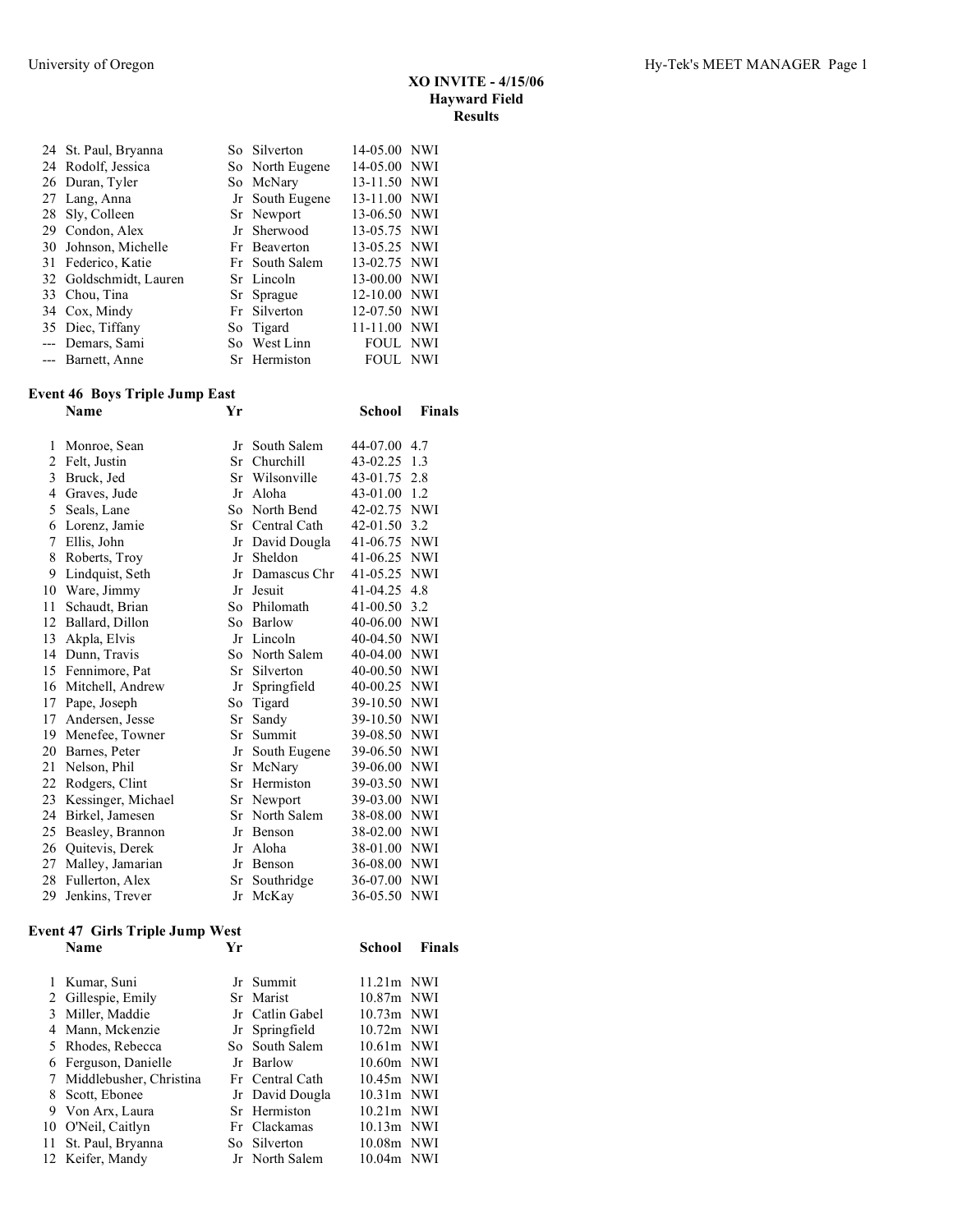| XO INVITE - 4/15/06  |
|----------------------|
| <b>Hayward Field</b> |
| <b>Results</b>       |

|                | 13 Pack, Ashley                | Sr | Springfield              | 9.96m NWI        |               |
|----------------|--------------------------------|----|--------------------------|------------------|---------------|
|                | 14 Sommer, Samantha            |    | Sr Sandy                 | 9.86m NWI        |               |
|                | 15 Tuma, Courtney              | Jr | Southridge               | 9.84m NWI        |               |
|                | 16 Mason, Desiri               |    | Sr Benson                | 9.82m NWI        |               |
|                | 17 Urbany, Becca               |    | Jr Barlow                | 9.76m NWI        |               |
| 18             | Jackson, Whitney               |    | Jr Clackamas             | 9.64m NWI        |               |
|                | 19 Miranda, Trinna             |    | Fr Southridge            | 9.53m NWI        |               |
| 20             | Caccamo, Montse                |    | Sr Summit                | 9.36m NWI        |               |
| 21             | Green, Julia                   |    | So West Linn             | 9.32m NWI        |               |
|                | 22 Goldschmidt, Lauren         |    | Sr Lincoln               | 9.19m NWI        |               |
|                | 23 Wolf, Lauren                |    | So West Linn             | $9.12m$ NWI      |               |
|                |                                |    |                          |                  |               |
|                | 24 Mcfarland, Brittany         |    | Jr Aloha                 | 9.05m NWI        |               |
|                | 25 Loyd, Heather               |    | Fr Tigard                | 8.96m NWI        |               |
|                | --- Von Arx, Sarah             |    | So Hermiston             | FOUL NWI         |               |
|                | <b>Event 48 Boys Shot Put</b>  |    |                          |                  |               |
|                | Name                           | Yr |                          | School           | <b>Finals</b> |
| 1              | Wade, Myles                    |    | Jr Benson                | 16.19m           |               |
| $\overline{c}$ | Carey, Sean                    |    | Sr Newberg               | 16.16m           |               |
| 3              | Johnson, Ethan                 |    | So Lincoln               | 15.66m           |               |
|                |                                |    |                          |                  |               |
| 4              | Barker, Jake                   |    | Jr Molalla               | 15.63m           |               |
| 5              | Bell, John                     |    | Sr Clackamas             | 15.53m           |               |
|                | 6 Gann, Mike                   |    | Sr Benson                | 15.21m           |               |
| 7              | Bellitt, Chris                 |    | Sr Churchill             | 14.92m           |               |
|                | 8 Matschiner, Andrew           |    | Jr Jesuit                | 14.65m           |               |
|                | 9 Maxfield, Asa                |    | Sr Sutherlin             | 14.52m           |               |
|                | 10 Hirschberger, Scott         |    | Sr Southridge            | 14.51m           |               |
| 11             | Robert, Onest                  |    | Sr David Dougla          | 14.32m           |               |
|                | 12 Samaniego, Sergio           |    | Sr Hermiston             | 14.26m           |               |
|                | 13 Ross, Kameron               |    | Jr Newport               | 14.20m           |               |
|                | 14 Kleppe, Adam                |    | Sr Silverton             | 13.96m           |               |
|                |                                |    |                          |                  |               |
|                | 15 Fagan, John                 |    | Sr Sandy                 | 13.77m           |               |
|                | 16 Provancha, Landis           |    | Sr Sprague               | 13.74m           |               |
|                | 17 Fischer, Garrett            |    | Sr North Salem           | 13.71m           |               |
|                | 18 Zosel, Zach                 |    | Jr South Eugene          | 13.56m           |               |
|                | 19 Ross, Josh                  |    | Sr Hermiston             | 13.47m           |               |
|                | 20 Baker, Brandon              |    | So Sheldon               | 13.44m           |               |
| 21             | Yates, Alan                    |    | Sr Sandy                 | 13.32m           |               |
| 22             | Nutting, David                 |    | Sr South Eugene          | 13.30m           |               |
|                | 23 Grassi, Nick                |    | Sr Wilsonville           | 13.29m           |               |
|                | 24 Sutton, Jerry               |    | Sr North Salem           | 13.12m           |               |
|                | (Event 48 Boys Shot Put)       |    |                          |                  |               |
|                | Name                           | Yr |                          | <b>School</b>    | Finals        |
| 25             | Rader, Keith                   |    | So Westview              | 13.07m           |               |
|                | 26 Oppat, David                |    |                          | 13.02m           |               |
|                |                                |    | Jr Southridge            |                  |               |
| 27             | Ashard, Cory                   |    | Sr Newport               | 12.95m           |               |
|                | 28 Erwin, Alex                 |    | Sr Sheldon               | 12.57m           |               |
|                | 29 Owens, Stephen              |    | Jr South Salem           | 12.52m           |               |
| 30             | Duer, Don                      |    | Sr Silverton             | 12.31m           |               |
| 31             | DeHaan, Cody                   |    | Jr Wilsonville           | 12.21m           |               |
|                | 32 Adams, Elliot               |    | So North Bend            | 12.12m           |               |
|                | 33 Mikolas, Steven             |    | Sr McKay                 | 12.07m           |               |
|                | 34 Miller, Sean                |    | Sr Beaverton             | 11.91m           |               |
|                | 35 Smith, Travis               |    | Sr Aloha                 | 11.81m           |               |
|                | 36 Aimalefoa, Chance           |    | Sr South Salem           | 11.44m           |               |
|                | 37 Riche, JJ                   |    |                          |                  |               |
|                |                                |    | Sr Beaverton             | 11.36m           |               |
| 38             | Sorensen, Kyle<br>39 Fox, Troy |    | Jr Sprague<br>Jr Sprague | 11.06m<br>10.70m |               |
|                |                                |    |                          |                  |               |
|                | <b>Event 49 Girls Shot Put</b> |    |                          |                  |               |
|                | Name                           | Yr |                          | School           | Finals        |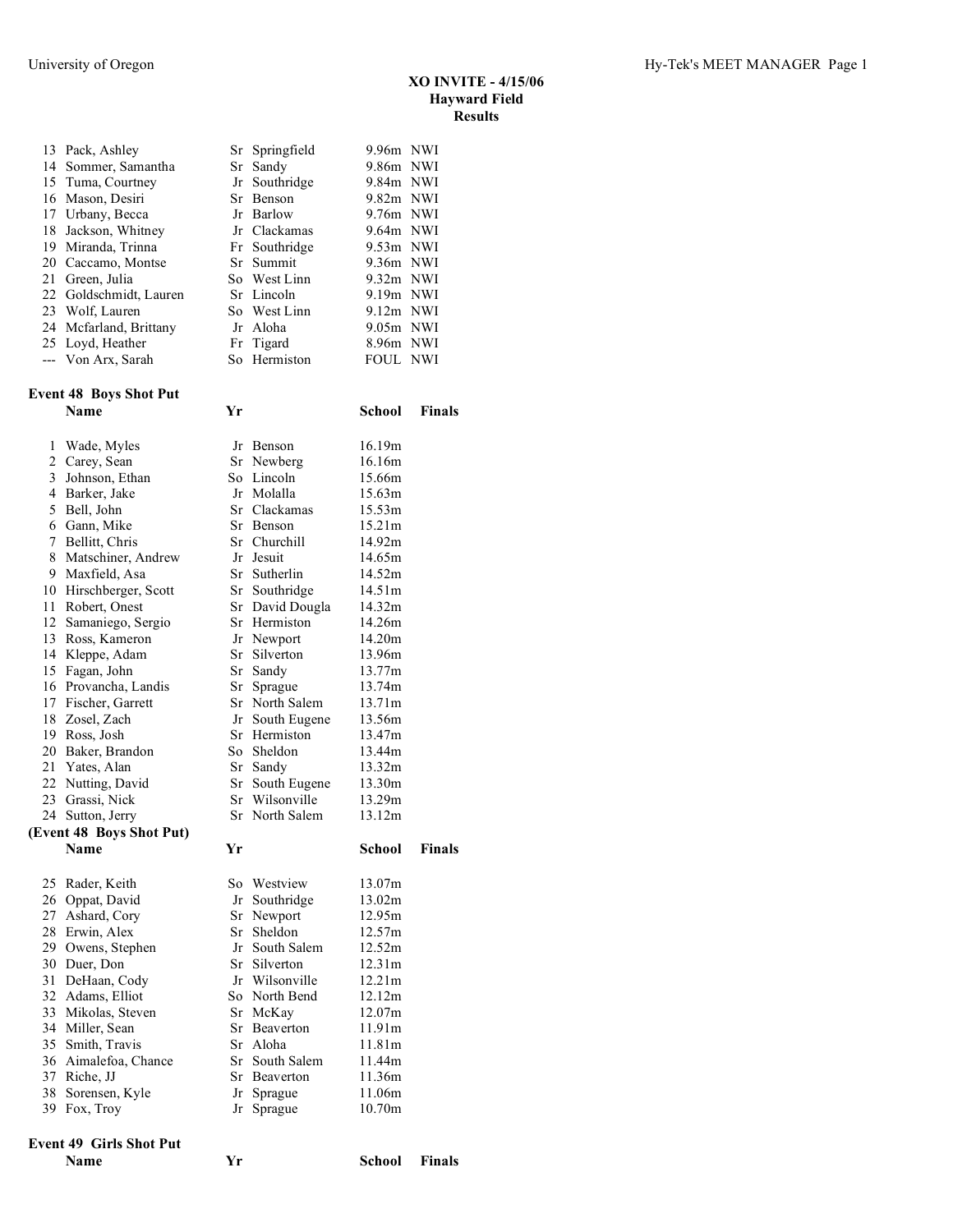| 1              | Hale, Martha           | Jr  | David Dougla    | 11.87m             |
|----------------|------------------------|-----|-----------------|--------------------|
| $\overline{c}$ | Tripp, Katherine       | Sr  | Douglas         | 11.80m             |
| 3              | Barnett, Anne          | Sr  | Hermiston       | 11.35m             |
| 4              | Davis, Adrienne        |     | Sr Benson       | 11.23m             |
| 5              | Wolfram, BreAnn        |     | Jr Wilsonville  | 10.33m             |
| 6              | Al-Nizam, Kalila       | Jr  | Central Cath    | 10.21m             |
| 7              | Marchbanks, Anna       | So  | McKay           | 10.20 <sub>m</sub> |
| 8              | Palmer, Kelsey         | So  | Silverton       | 10.18m             |
| 9              | Currier, Lindsey       | Sr  | Beaverton       | 9.90m              |
| 9              | Greatwood, Emmy        | Sr  | Sheldon         | 9.90m              |
| 11             | Lee, Kirstin           | Jr  | Newberg         | 9.87m              |
| 12             | Carmony, Jamie         | Sr  | Sandy           | 9.85m              |
| 13             | Dewart, Sam            | So. | West Linn       | 9.60m              |
| 13             | Redmayne-Titley, Emily | So. | Aloha           | 9.60m              |
| 15             | Rafferty, Rebecca      | So  | Scappoose       | 9.55m              |
| 15             | Forester, Krystle      | Jr  | Newport         | 9.55m              |
| 17             | Riley, Alexis          | Fr  | South Salem     | 9.37m              |
| 17             | Nash, Mary Beth        | Sr  | Beaverton       | 9.37m              |
| 19             | Gustafson, Greta       |     | Sr Barlow       | 9.34m              |
| 20             | Bass, Aubrie           |     | So Clackamas    | 9.26m              |
| 21             | Young, Kirstyn         |     | So North Salem  | 9.25m              |
| 22             | Buley, Whitney         |     | Sr Clackamas    | 9.22m              |
| 23             | Morgan, Brittany       | So  | Silverton       | 9.19m              |
| 24             | Rife, Alyssa           | So  | Southridge      | 9.05m              |
| 25             | Romines, Rebeka        | Jr  | Newport         | 8.98m              |
| 26             | Ladzick, Whitney       | Jr  | Sherwood        | 8.90m              |
| 27             | Winfield, Brionna      | So  | West Linn       | 8.80m              |
| 28             | Kuhns, Kylie           | Fr  | Sprague         | 8.72m              |
| 29             | Bouvia, Jackie         | Sr  | McNary          | 8.61m              |
| 30             | Stephens, Kimberly     |     | So Damascus Chr | 8.19m              |
| 31             | Dougherty, Beth        |     | Fr North Salem  | 8.08m              |
| 32             | Brooks, Jordan         |     | So Westview     | 7.41 <sub>m</sub>  |
| 33             | Newends, Barbara       |     | Fr Philomath    | 7.33 <sub>m</sub>  |
| 34             | Middleton, Tisha       | So  | Sutherlin       | 6.67m              |
| 35             | Smith, Tiffiny         | So  | Sutherlin       | 5.62m              |
|                |                        |     |                 |                    |

## **Event 50 Boys Discus Throw Ham Ring**

|    | vent 50 Boys Discus Throw Ham Ring |    |                 |        |               |  |  |  |
|----|------------------------------------|----|-----------------|--------|---------------|--|--|--|
|    | Name                               | Yr |                 | School | <b>Finals</b> |  |  |  |
| 1  | Rosengreen, Cory                   |    | Sr Beaverton    | 44.19m |               |  |  |  |
| 2  | Ross, Josh                         |    | Sr Hermiston    | 43.93m |               |  |  |  |
| 3  | Barker, Jake                       |    | Jr Molalla      | 43.71m |               |  |  |  |
| 4  | Sanders, Aaron                     |    | Jr Hermiston    | 43.34m |               |  |  |  |
| 5  | Carey, Sean                        |    | Sr Newberg      | 42.93m |               |  |  |  |
| 6  | Matschiner, Andrew                 |    | Jr Jesuit       | 42.66m |               |  |  |  |
| 7  | Fischer, Garrett                   |    | Sr North Salem  | 42.61m |               |  |  |  |
|    | 8 Provancha, Landis                |    | Sr Sprague      | 42.60m |               |  |  |  |
| 9  | McNutt, Brett                      |    | So Barlow       | 42.09m |               |  |  |  |
| 10 | Bell, John                         |    | Sr Clackamas    | 39.58m |               |  |  |  |
| 11 | Crawford, Mac                      |    | JR Grant        | 39.31m |               |  |  |  |
|    | 12 Leonis, Robbie                  |    | Jr St Mary's    | 38.49m |               |  |  |  |
| 13 | Waite, Mike                        |    | Sr Newport      | 38.37m |               |  |  |  |
| 14 | Sorensen, Kyle                     | Jr | Sprague         | 38.10m |               |  |  |  |
| 15 | Gann, Mike                         |    | Sr Benson       | 37.77m |               |  |  |  |
|    | 16 Oppat, David                    |    | Jr Southridge   | 37.40m |               |  |  |  |
| 17 | Flowers, Tyler                     |    | Sr Hermiston    | 37.35m |               |  |  |  |
| 18 | Martz, Jonathon                    |    | Sr Sheldon      | 36.95m |               |  |  |  |
| 19 | Adams, Elliot                      |    | So North Bend   | 35.99m |               |  |  |  |
| 20 | Norris, Cam                        |    | Jr Central Cath | 35.33m |               |  |  |  |
| 21 | Robert, Onest                      |    | Sr David Dougla | 34.89m |               |  |  |  |
| 22 | Rich, Derek                        |    | So Barlow       | 33.83m |               |  |  |  |
|    | 23 Cashen, Pat                     |    | Jr Newport      | 33.57m |               |  |  |  |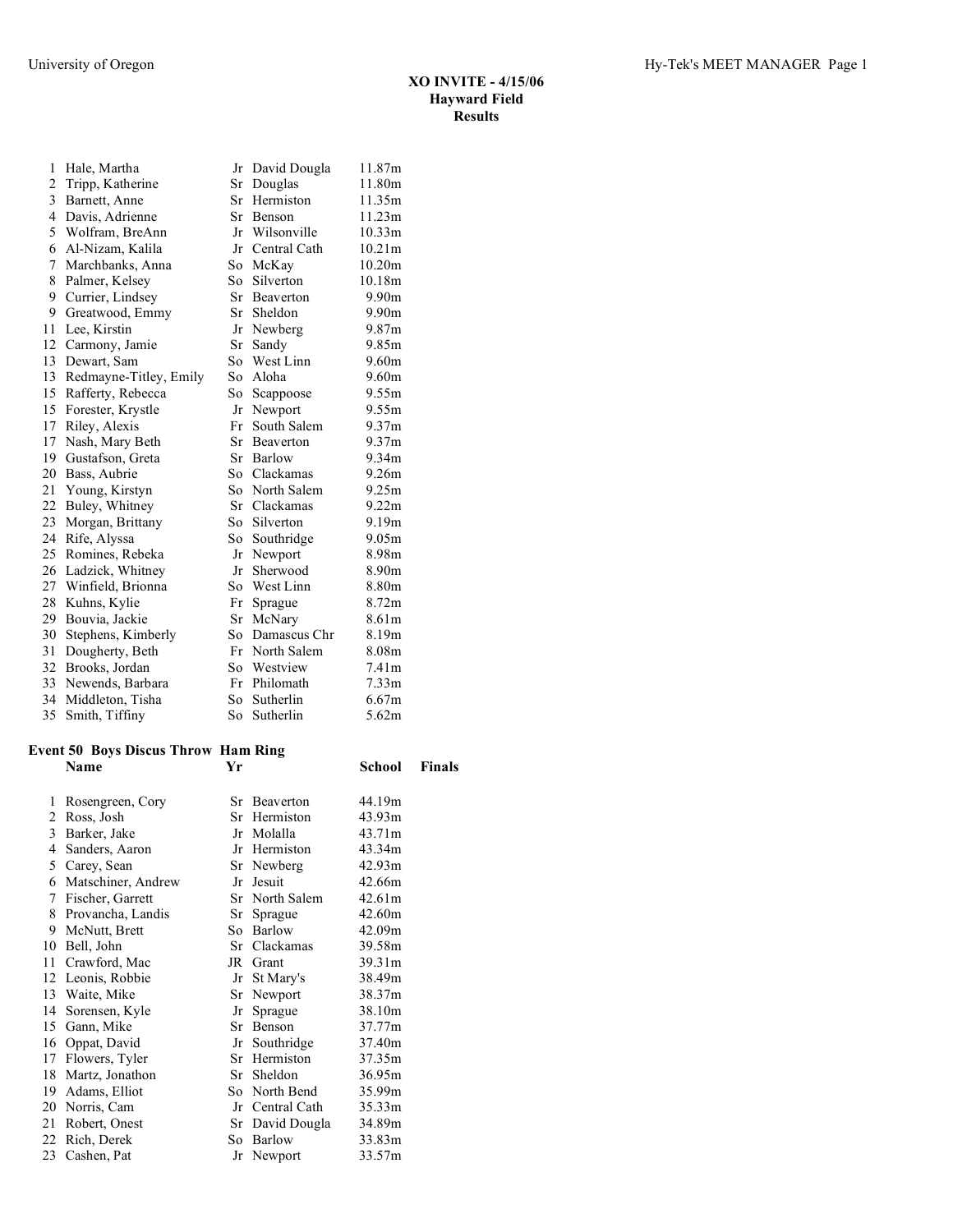**School Finals** 

| 24 Sutton, Jerry     | Sr North Salem | 32.71m |
|----------------------|----------------|--------|
| 25 McGraw, Josh      | Jr Barlow      | 31.11m |
| 26 Owens, Stephen    | Jr South Salem | 30.53m |
| 27 Marin, Deontay    | Jr McKay       | 28.51m |
| 28 McQuilkin, Russel | Sr Tigard      | 26.88m |
| 29 Ross, Kameron     | Jr Newport     | 26.85m |
| 30 Banton, Garrett   | Jr Summit      | 23.97m |
| --- Walker, Brian    | Sr McNary      | ND     |

# **Event 51 Girls Discus Throw Ham Ring**

| 1                                            | Tripp, Katherine                       |    | Sr Douglas      | 44.64m    |  |
|----------------------------------------------|----------------------------------------|----|-----------------|-----------|--|
| $\overline{2}$                               | Wilkins, Lauren                        |    | Jr Jesuit       | 37.79m    |  |
| 3                                            | Lee, Kirstin                           |    | Jr Newberg      | 36.74m    |  |
| $\overline{4}$                               | Hendershot, Kayla                      | Jr | Sandy           | 36.34m    |  |
| 5                                            | Gustafson, Greta                       |    | Sr Barlow       | 35.79m    |  |
| 6                                            | Currier, Lindsey                       |    | Sr Beaverton    | 35.35m    |  |
| 7                                            | Tyson, Ayla                            |    | Sr Wilsonville  | 35.31m    |  |
| 8                                            | Greatwood, Emmy                        |    | Sr Sheldon      | 33.63m    |  |
| 9                                            | Redmayne-Titley, Emily                 |    | So Aloha        | 33.32m    |  |
|                                              | 10 Burrus, Kayla                       |    | Jr Scappoose    | 32.76m    |  |
|                                              | 11 Lewellyn, Jamie                     |    | Jr Crow         | 32.51m    |  |
|                                              | 12 Wynn, Haylie                        |    | Fr Pendleton    | 31.93m    |  |
|                                              | 13 Faulhaber, Brandy                   |    | Sr Molalla      | 31.56m    |  |
|                                              | 14 Schuldt, Kim                        |    | Jr Wilsonville  | 31.17m    |  |
| 15                                           | Hess, Sierra                           | Jr | Silverton       | 30.60m    |  |
|                                              | 16 Dewart, Sam                         |    | So West Linn    | 29.93m    |  |
|                                              | 17 Forester, Krystle                   |    | Jr Newport      | 29.39m    |  |
|                                              | 18 Kronsteiner, Amy                    |    | Jr North Bend   | 28.88m    |  |
|                                              | 19 Bohr, Megan                         |    | Sr Clackamas    | 26.98m    |  |
|                                              | (Event 51 Girls Discus Throw Ham Ring) |    |                 |           |  |
| <b>Name</b><br>Уr<br>School<br><b>Finals</b> |                                        |    |                 |           |  |
|                                              |                                        |    |                 |           |  |
|                                              | 20 Palmer, Kelsey                      |    | So Silverton    | 26.85m    |  |
| 21                                           | Rafferty, Rebecca                      |    | So Scappoose    | 26.82m    |  |
|                                              | 22 Dougherty, Beth                     |    | Fr North Salem  | 26.54m    |  |
|                                              | 23 Hallstrom, KayCee                   |    | Jr Marist       | 25.80m    |  |
|                                              | 24 Zerzan, Katie                       |    | Jr Marist       | 25.13m    |  |
|                                              | 25 Harris, Anna                        |    | Sr McNary       | 24.52m    |  |
|                                              | 26 Angal, Carley                       |    | Fr South Salem  | 24.47m    |  |
|                                              | 27 Barker, Latisha                     |    | Sr Newport      | 22.23m    |  |
|                                              | 28 Porter, Michol                      |    | Sr South Eugene | 22.21m    |  |
|                                              | 29 Heley, Jessianne                    |    | So North Bend   | 21.60m    |  |
| 30                                           | Coke, Cortney                          |    | Jr Sheldon      | 18.77m    |  |
| $---$                                        | Hale, Martha                           |    | Jr David Dougla | <b>ND</b> |  |
|                                              |                                        |    |                 |           |  |

## **Event 52 Boys Javelin Throw Pac Clearvis**

| vent 52 Boys Javelin Throw Pac Clearvis |                      |    |                 |        |               |  |
|-----------------------------------------|----------------------|----|-----------------|--------|---------------|--|
|                                         | Name                 | Yr |                 | School | <b>Finals</b> |  |
|                                         | Dalton, Chase        |    | Jr Tigard       | 54.54m |               |  |
| 2                                       | Thompson, Michael    |    | Jr Southridge   | 50.78m |               |  |
| 3                                       | Berokoff, John       |    | Jr Molalla      | 50.04m |               |  |
| 4                                       | Bronson, Ryan        |    | Sr Springfield  | 49.48m |               |  |
| 5                                       | Bjorklund, Cody      |    | Sr Southridge   | 48.52m |               |  |
| 6                                       | Guffey, Paul         |    | Jr North Bend   | 48.48m |               |  |
| 7                                       | Gibson, Spencer      |    | Sr Beaverton    | 47.84m |               |  |
| 8                                       | Meeks, Skyler        |    | Jr McNary       | 46.16m |               |  |
| 9                                       | Laney, Otis          |    | Sr Pleasant Hil | 45.94m |               |  |
|                                         | 10 Samaniego, Sergio |    | Sr Hermiston    | 45.48m |               |  |
| 11                                      | Hennessey, Rick      |    | Sr West Linn    | 44.96m |               |  |
|                                         | 12 Robert, Onest     |    | Sr David Dougla | 43.94m |               |  |
|                                         | 13 Rochlin, Trevor   |    | So Aloha        | 43.60m |               |  |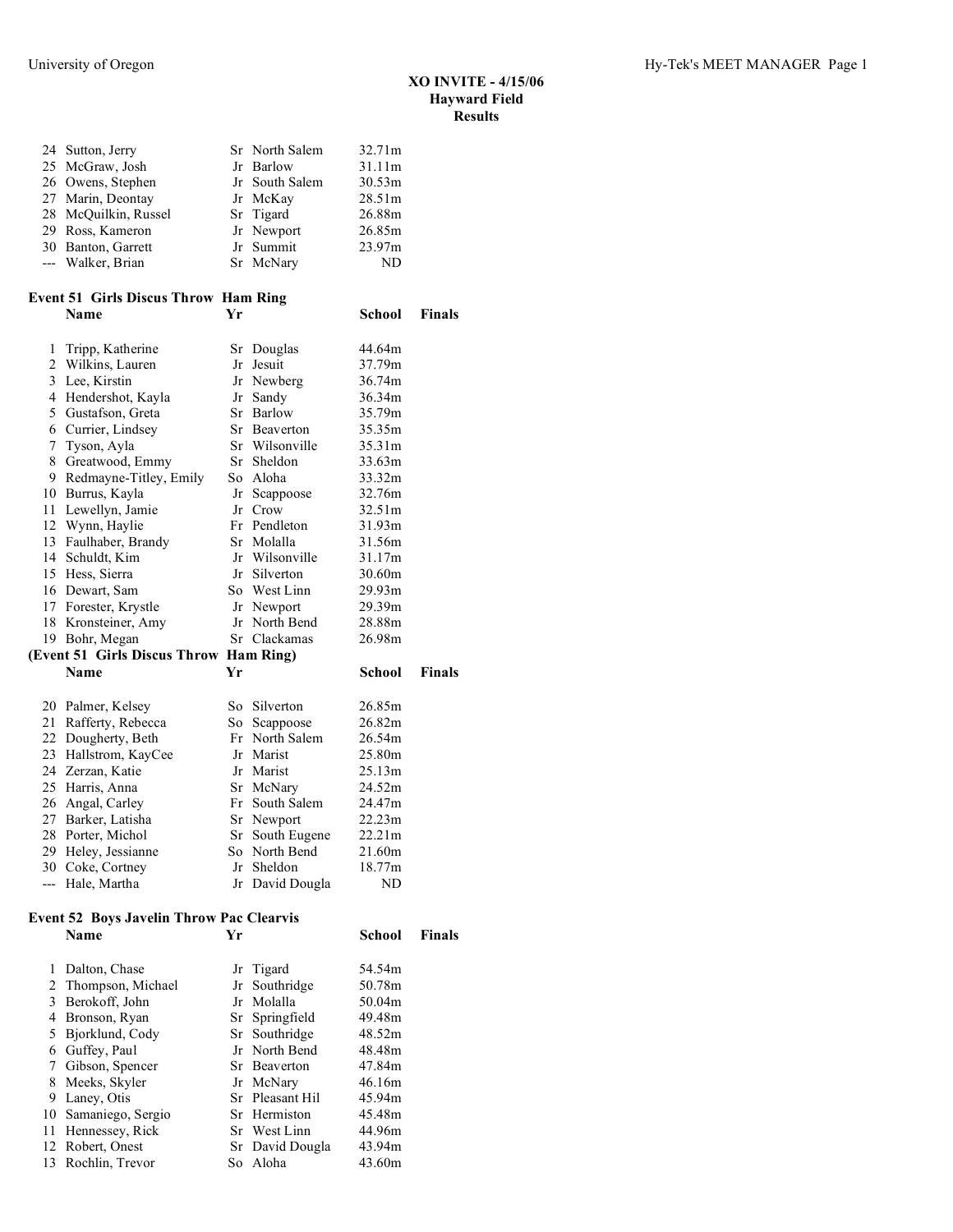| 14 Irish, David     | Jr Sherwood     | 43.54m |
|---------------------|-----------------|--------|
| 15 Hassold, Andrew  | Sr Jesuit       | 42.56m |
| 16 Robb, Jeff       | Sr North Eugene | 41.64m |
| 17 Rowe, Brian      | Jr South Eugene | 41.28m |
| 18 Lowe, Cory       | Sr Beaverton    | 41.24m |
| 19 Looney, Colin    | Jr Aloha        | 40.68m |
| 20 Johnston, Jerran | Jr Marist       | 40.52m |
| 21 MacInnes, Jon    | Sr North Salem  | 40.20m |
| 22 Eldridge, Kevin  | Sr Hermiston    | 39.60m |
| 23 Mieson, Todd     | Jr Newport      | 39.54m |
| 23 Bushek, Jonathan | Jr Molalla      | 39.54m |
| 25 Shetler, Jonny   | Sr Silverton    | 38.92m |
| 26 Hymel, Alex      | Jr Barlow       | 38.14m |
|                     |                 |        |

### **Event 53 Girls Javelin Throw Pac Clearvis Name Yr School Finals**

| 1              | Barnett, Anne     |     | Sr Hermiston | 40.23m |
|----------------|-------------------|-----|--------------|--------|
| 2              | Super, Ali        | So. | West Linn    | 37.64m |
| $\overline{3}$ | Hale, Martha      | Jr  | David Dougla | 36.88m |
| $\overline{4}$ | Meeuwsen, Kara    | Sr  | Hillsboro    | 36.61m |
| 5              | Marineau, Kelly   | So  | Beaverton    | 35.89m |
| 6              | Coombs, Michelle  | So  | Hermiston    | 35.88m |
| 7              | Berstein, Leigh   | Sr  | Jesuit       | 35.53m |
| 8              | Kumar, Suni       | Jr  | Summit       | 34.91m |
| 9              | Hatch, Karin      |     | So Beaverton | 34.60m |
| 10             | Lovett, Kelly     | Jr  | Lincoln      | 31.75m |
| 11             | Mitchell, Jessica | Fr  | McNary       | 31.34m |
| 12             | Keifer, Mandy     | Jr  | North Salem  | 31.13m |
| 13             | Brown, Katie      | Jr  | Westview     | 29.97m |
| 14             | Mosher, Justine   |     | So Silverton | 29.78m |
| 15             | Baisch, Leah      | Jr  | McNary       | 29.59m |
|                | 16 Towne, Carly   | Jr  | Wilsonville  | 29.58m |
| 17             | Horne, Kinsey     | Sr  | Jesuit       | 29.46m |
| 18             | Dewart, Sam       | So  | West Linn    | 29.29m |
|                | 19 Ochs, Mary     | Sr  | Wilsonville  | 28.98m |
| 20             | Bass, Aubrie      | So  | Clackamas    | 28.96m |
| 21             | Forester, Krystle | Jr  | Newport      | 28.86m |
| 22             | Kuhns, Kylie      | Fr  | Sprague      | 28.76m |
| 23             | Greatwood, Tessa  | Sr  | Sheldon      | 28.07m |
| 24             | Costley, Nicole   | So. | Sherwood     | 27.90m |
| 25             | Heidel, Ashley    | Jr  | North Bend   | 27.72m |
| 26             | Hopkins, Shannon  | Sr  | Sutherlin    | 26.82m |
| 27             | McNelly, McKenzie | So. | Barlow       | 25.33m |
| 28             | Paugh, Rebekah    | Sr  | Sandy        | 25.15m |
| 29             | Ramirez, Rashelle | Jr  | Sprague      | 25.07m |
| 30             | Kau, Stephanie    | So  | Crow         | 24.52m |

#### **Event 54 Boys Hammer Throw**

|    | Name               | Уr |                 | School | <b>Finals</b> |
|----|--------------------|----|-----------------|--------|---------------|
|    | Reyes, Andrew      |    | Sr McKay        | 33.53m |               |
|    | 2 Duff, Chad       |    | Jr South Eugene | 32.24m |               |
| 3  | Saxon, Tyler       |    | So Churchill    | 31.75m |               |
| 4  | Meza, Jose         |    | Sr Benson       | 31.63m |               |
|    | 5 Randall, Eric    |    | Sr Benson       | 31.40m |               |
|    | 6 Sorensen, Kyle   |    | Jr Sprague      | 29.84m |               |
|    | 7 Nutting, David   |    | Sr South Eugene | 27.42m |               |
|    | 8 Horton, T.J.     |    | Jr North Eugene | 26.76m |               |
| 9  | Marin, Deontay     |    | Jr McKay        | 26.28m |               |
|    | 10 Owens, Stephen  |    | Jr South Salem  | 23.40m |               |
| 11 | Rosengreen, Cory   |    | Sr Beaverton    | 22.09m |               |
|    | 12 Mikolas, Steven |    | Sr McKay        | 21.99m |               |
|    |                    |    |                 |        |               |